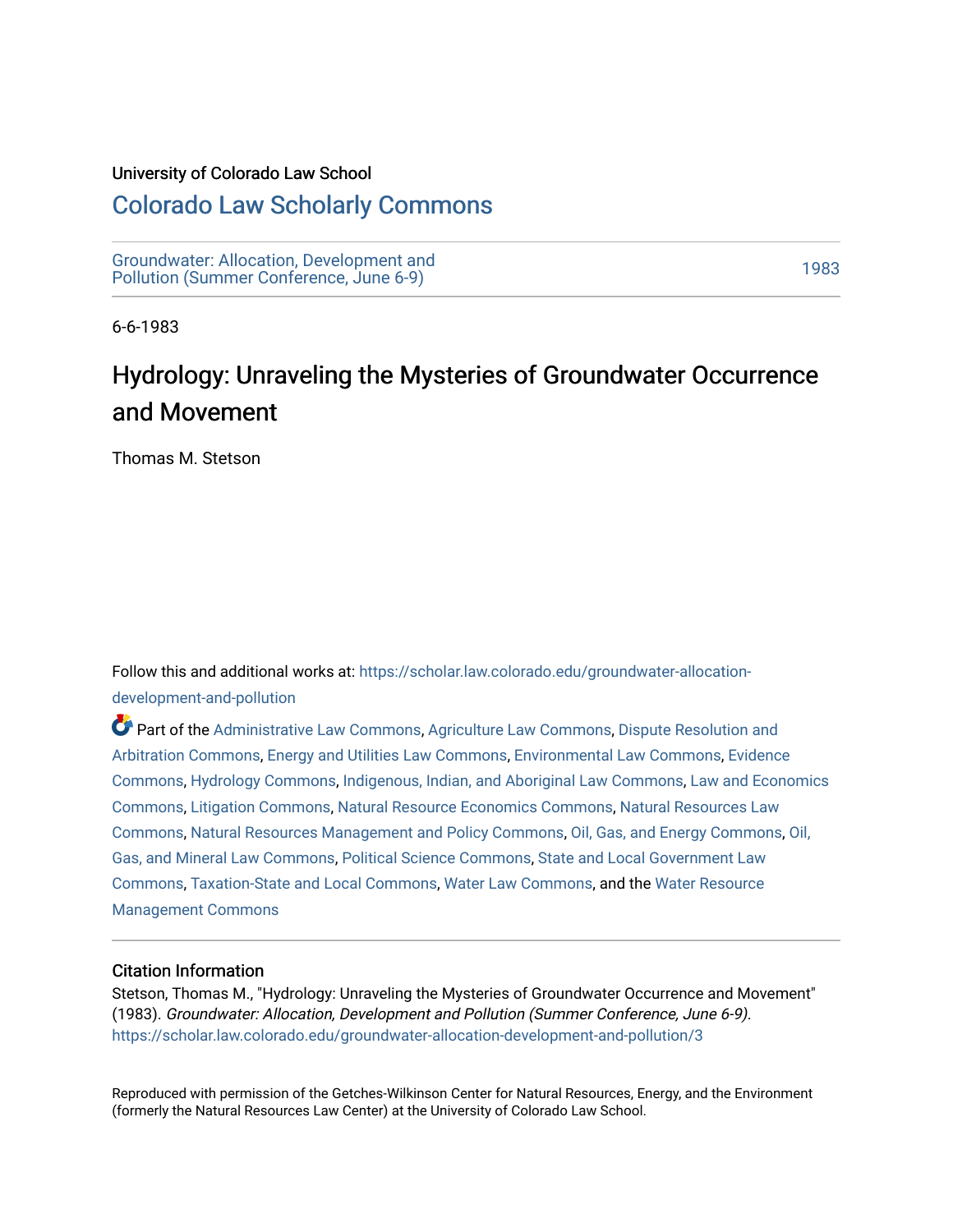

Thomas M. Stetson, *Hydrology: Unraveling the Mysteries of Groundwater Occurrence and Movement*, *in* GROUNDWATER: ALLOCATION, DEVELOPMENT AND POLLUTION (Natural Res. Law Ctr., Univ. of Colo. Sch. of Law 1983).

Reproduced with permission of the Getches-Wilkinson Center for Natural Resources, Energy, and the Environment (formerly the Natural Resources Law Center) at the University of Colorado Law School.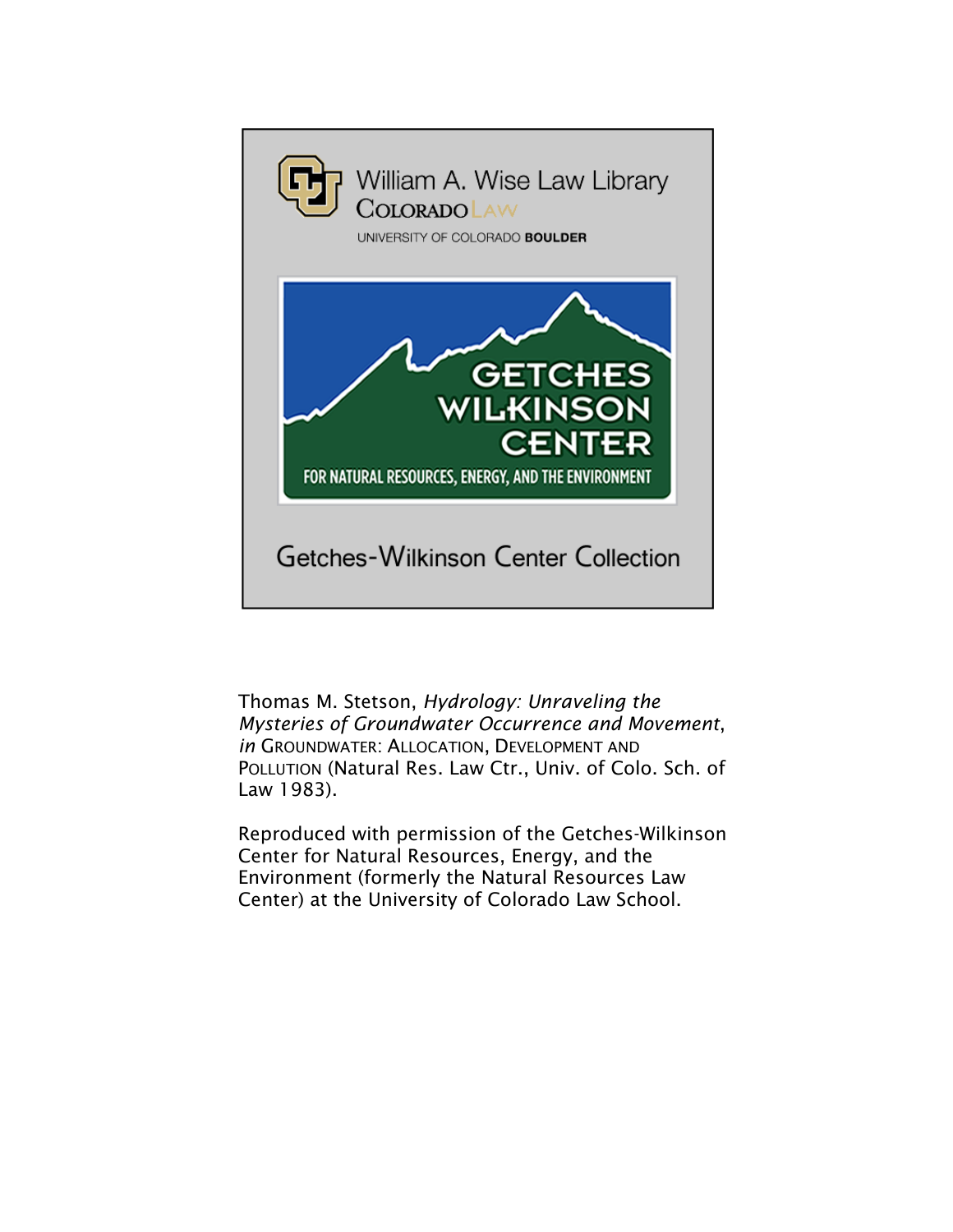GROUNDWATER: ALLOCATION, DEVELOPMENT AND POLLUTION

Fourth Annual Summer Natural Resources Law Short Course

Natural Resources Law Center University of Colorado School of Law

June 6-9, 1983

HYDROLOGY: Unravelling the Mysteries of Groundwater Occurrence and Movement

(Glossary appended)

Thomas M. Stetson Stetson Engineers Inc. San Francisco and West Covina, California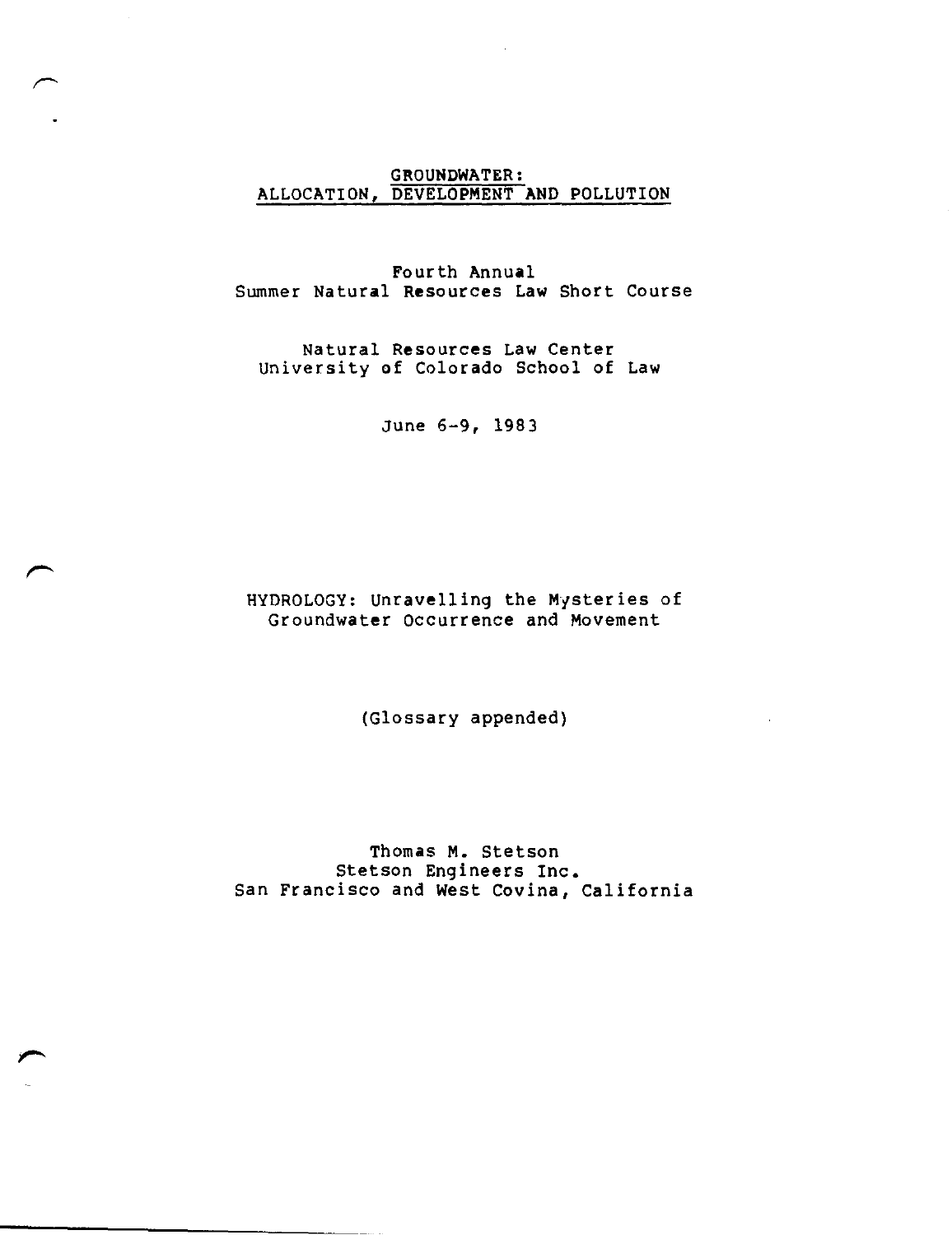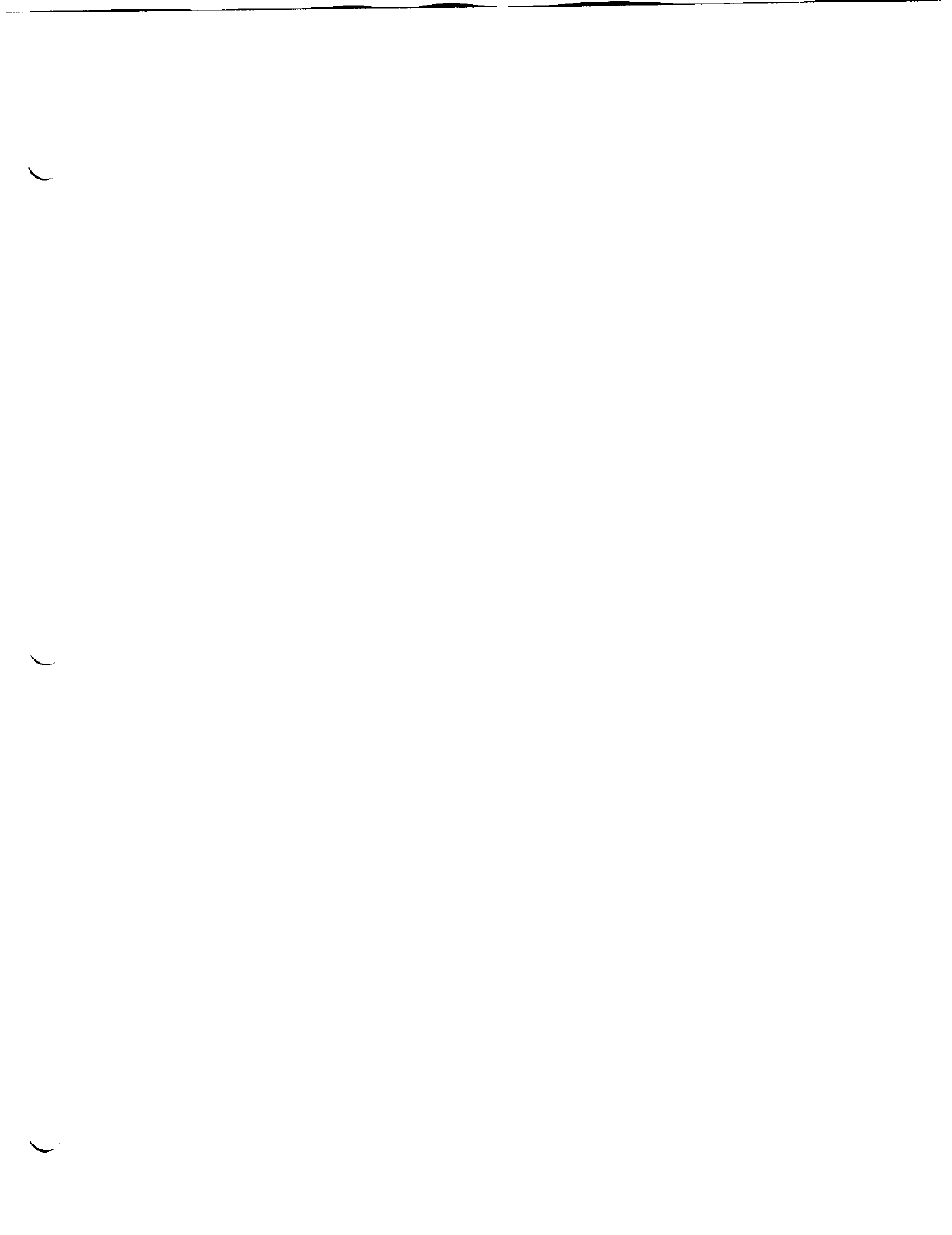I. What is Groundwater?

 $\overline{a}$ 

- A. Water within the earth that supplies wells and springs; water in the zone of saturation where all openings in rocks and soils are filled, the upper surface of which forms the water table. (Webster's Third New International Dictionary of the English Language, Unabridged, G. & C. Merriam Co., 1968.)
- B. Groundwater occurs in openings (pore spaces) between alluvial and sedimentary sands and rocks, in rock fractures (fissure water), in tubular openings in soluble rocks and in openings in lava (solution openings or caverns). (Tolman, C.F., Ground Water, McGraw-Hill Book Company, Inc., 1937.)
- C. The water table, the upper surface of the groundwater body and of the saturated zone, is one of the most important indicia of ground-water occurrence, storage and movement--the "dip-stick" of management of groundwater.
- II. Early History of Ground-water Development.
	- A. The Bible. 0. E. Meinzer, often considered the father of modern day groundwater hydrology, stated that "the twenty-sixth chapter of Gensis...reads like a

-1-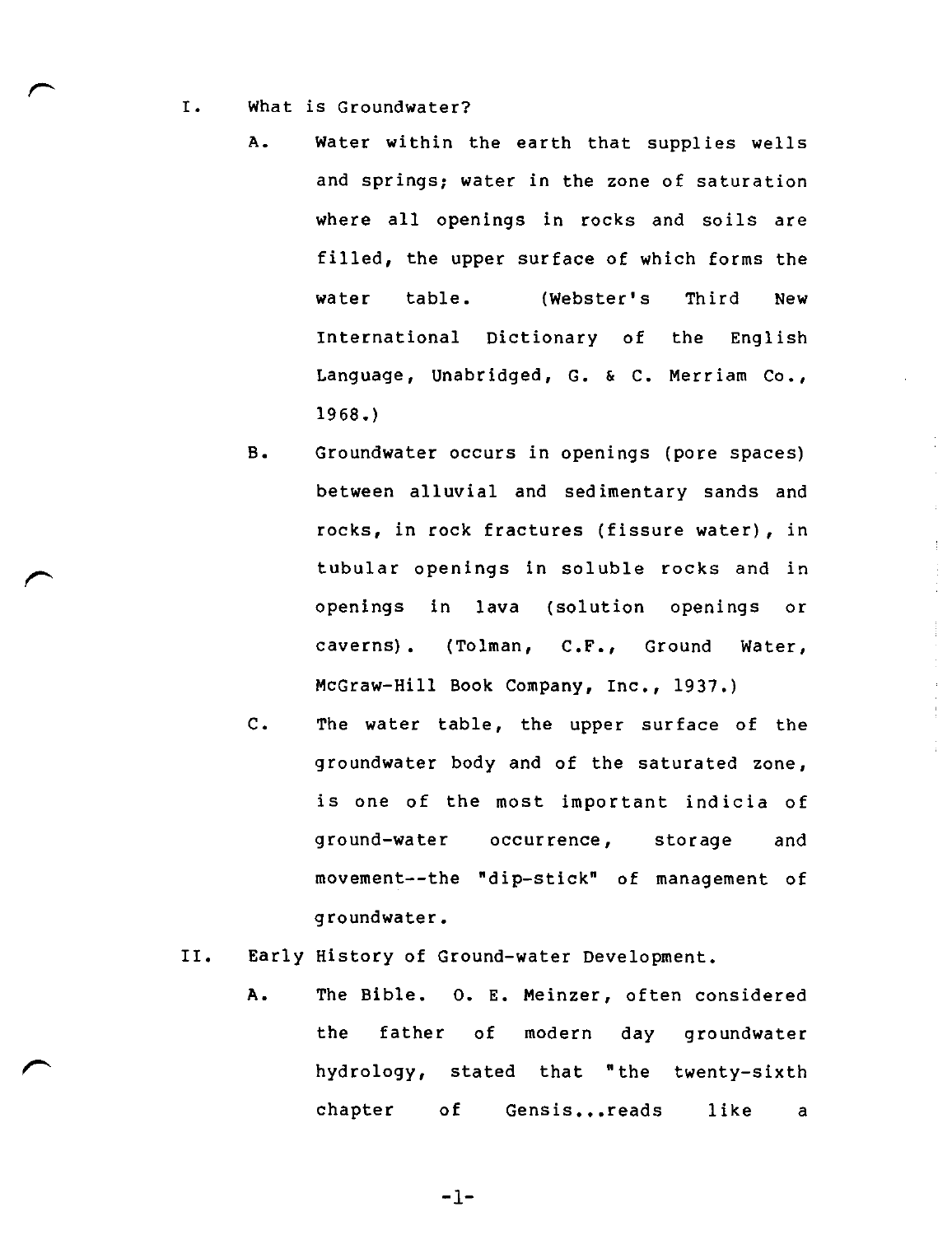water-supply paper." (The History and Development of Ground-water Hydrology, Jour, Wash. Acad. Sci., Vol.24, No. 1, p. 6, Jan. 1934.)

- 1. The romantic encounters of Rebekah and Issac at a well where she gave him water for his camels. (Gen. 24:11-19, 50-51.)
- 2. Rachel and Jacob at a well in a field watering sheep. (Gen. 29: 2-3, 9-11.)
- 3. In the 40 years of wandering in the desert by the Israelites during the Exodus from Egypt they dug wells under the direction of the Lord. Moses smote the rock and a fountain burst forth. (Num. 20: 5-11.)

The Exodus, believed by most Biblical scholors to have taken place in the 13th century B.C., has more recently been alleged by Egyptologist Hans Goedicke to have occurred in the 15th century, B.C.--some 3,500 years ago. (Reader's Digest, April 1983, pp. 133-138.)

B. The kanats of the Persians (Tolman, Supra, pp. 12-15.)

 $-2-$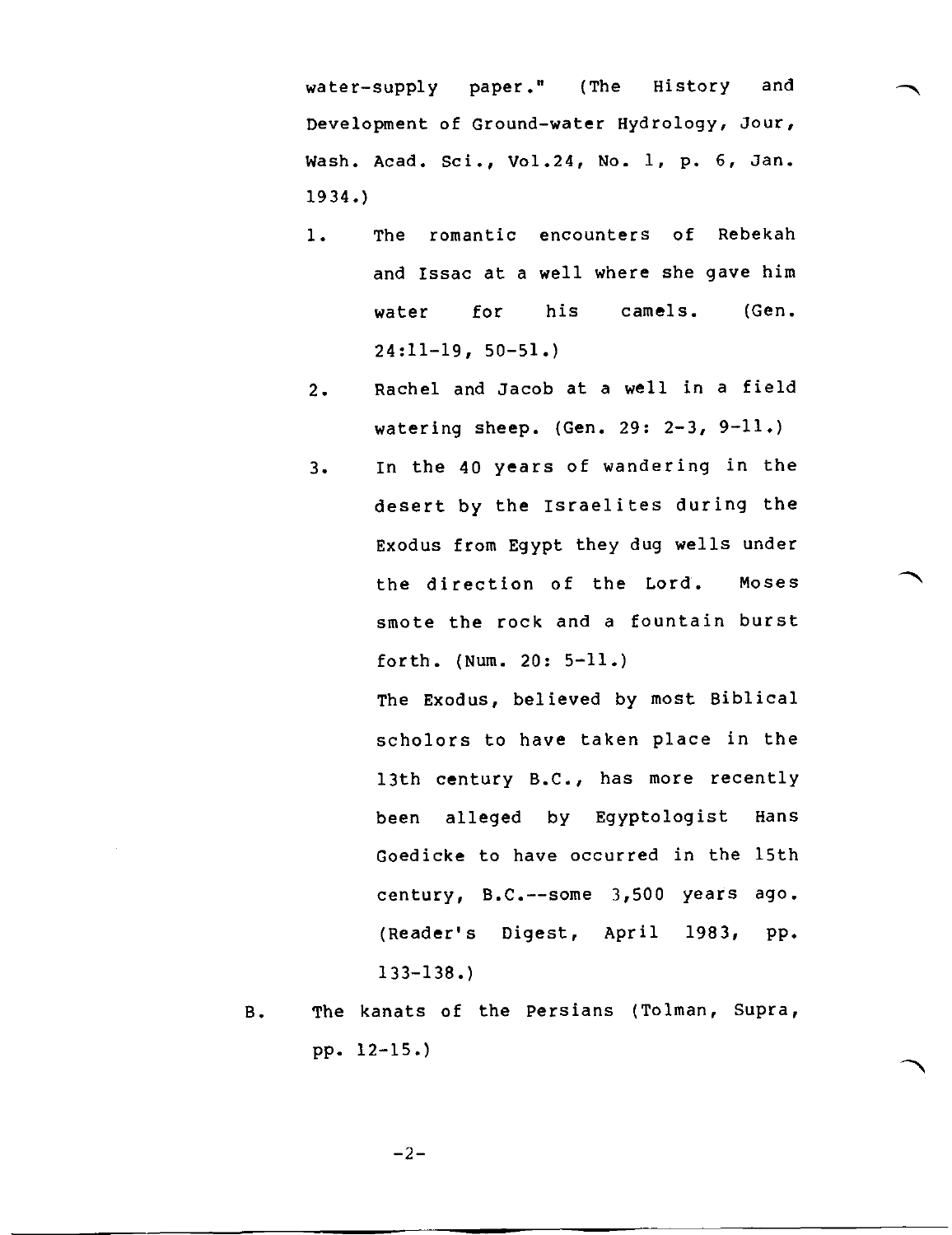1. most extraordinary works of ancient man for collecting groundwater.

 $\sqrt{2}$ 

- 2. Kanats were long tunnels connecting the bottoms of shafts in the high central valleys of Persia. They were dug by human moles.
- 3. Thirty-six of these tunnels supplied water to Teheran and the tributary agricultural area. They were 8 to 16 miles long and reached maximum depths of 500 feet below ground surface.
- 4. The origins of kanat building is lost in antiquity, but they existed at least as long ago as 800 B.C.
- 5. As an interesting aside, Shah Mohammed Reza Pahlavi, in modernizing the development and economy of Iran, had deep wells drilled to develop more groundwater for irrigation. In doing so, the groundwater in some areas was overdeveloped (overdrafted) and some of the ancient kanats dried up. (Personal communication from Ali Shahroody.)
- C. The Egyptians dug wells as early as 2100 B.C., in one instance using 3,000 men to dig 14 wells. (Ground Water and Wells, first

-3-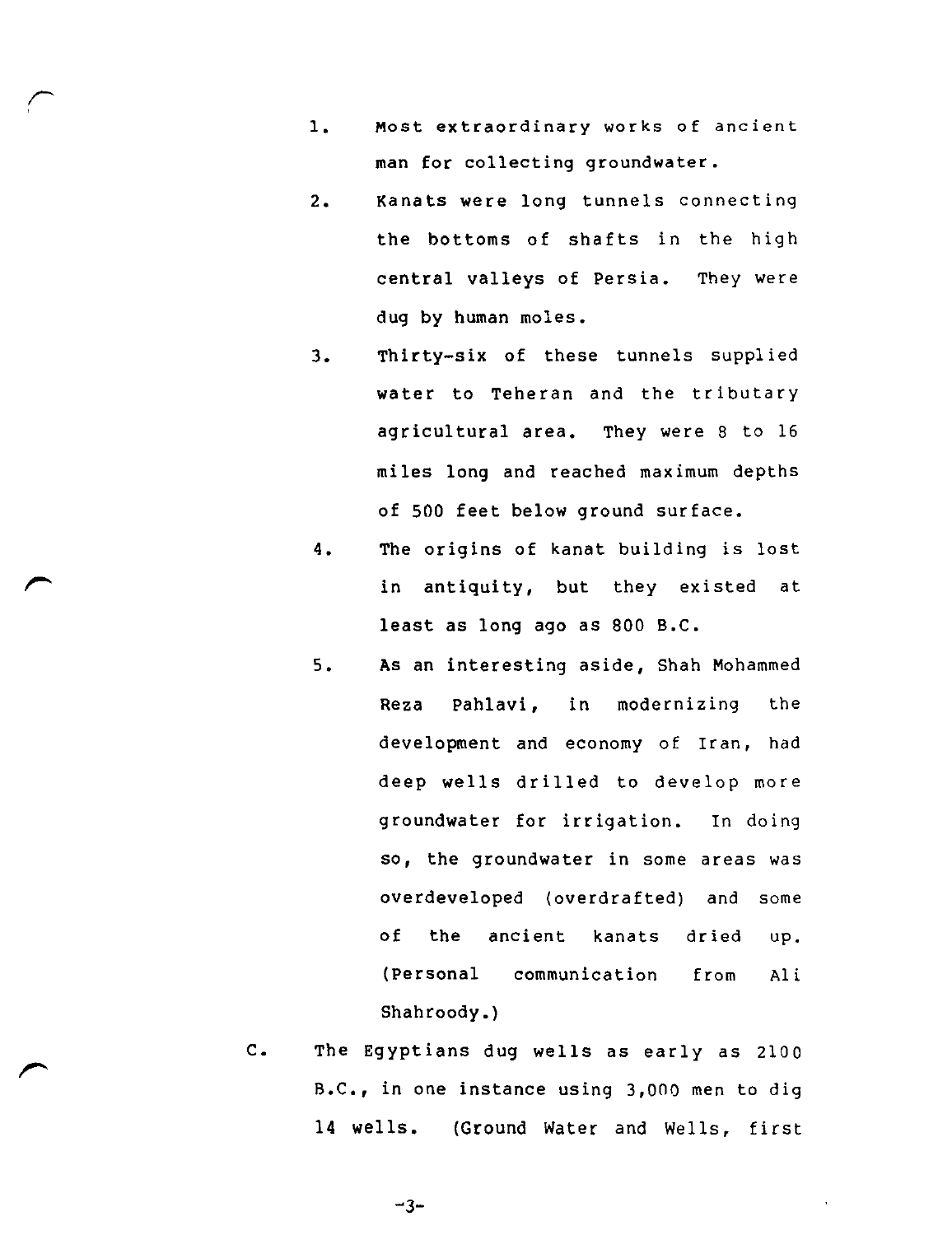Edition, 1966, Published by Edward E. Johnson, Inc., Saint Paul, Minn., p. 6.)

D. The American Indians are reported to have dug wells in California hundreds of year ago. The Kamia Indians of Imperial Valley and the Cahuilla Indians of Coachella Valley would excavate, with Mesquite wood shovels and baskets to remove the earth, a sloping trench 50 to 75 feet long and up to 25 feet deep. At the lower end they would dig a circular pit some 15 feet in diameter, with sloping sides and 25 to 30 feet deep. (Heizer, R.F. and Whipple, M.A., The California Indians, Univ. of Calif. Press, Berkeley, 1971, p. 359.) These were called walk-in wells and were usually dug when the water table would decline during drouths. (Handbook of North American Indians, Vol. 8, California, Heizer, R.F., Volume Editor, Smithsonian Institution, 1978, p. 575.)

III. From Superstition to Understanding.

A. As late as the seventeenth century it was generally believed that water from springs was not derived from rainfall because there was not sufficient rainfall to supply it and the earth was too impervious for rainfall to penetrate far below the surface. The

 $-4-$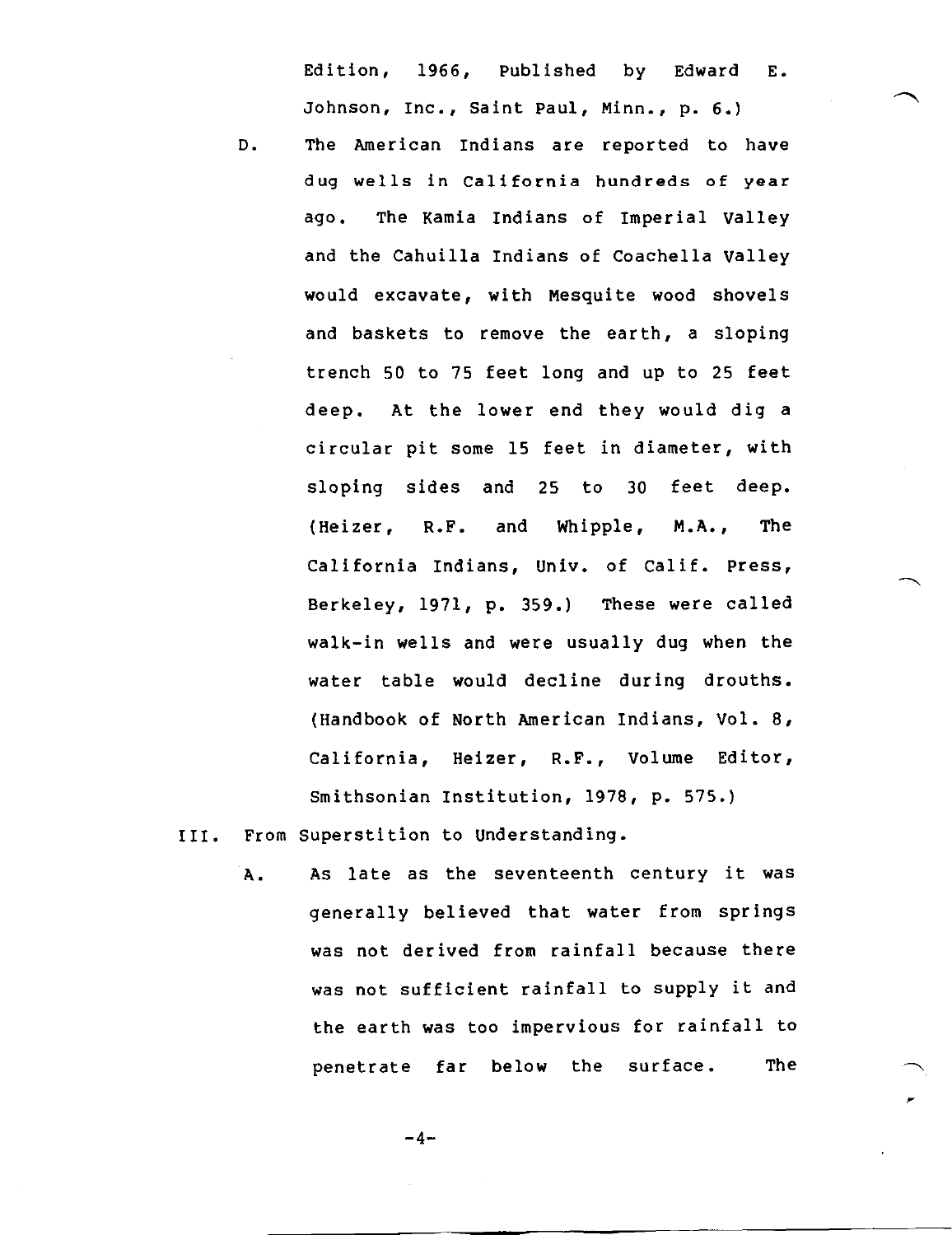ancient Greek philosophers believed that springs were formed by sea water conducted through subterranean channels below the mountains, then purified and raised to the surface. (Ground Water Hydrology, David K. Todd, John Wiley & Sons, Inc. 1959, p. 2.)

- B. Tolman wrote: "Centuries have been required to free scientists from superstition and wild theories handed down from the dawn of history regarding the unseen subsurface water, and one should learn to control his impatience at the constant reminders that this is still an age of popular superstition with respect to the occurrence of groundwater. The elementary principle that gravity controls motions of water underground as well as at the surface is not appreciated by all engaged in the development of ground-water supplies."  $(Tolman, supra, p.22.)$
- C. Todd indicates that a clear understanding of the hydrologic cycle was achieved by the latter part of the seventeenth century. Pierre Perrault (1608-1680), a lawyer by profession, measured rainfall and estimated runoff of the upper Seine River drainage basin over a 3-year period. He reported in

-5-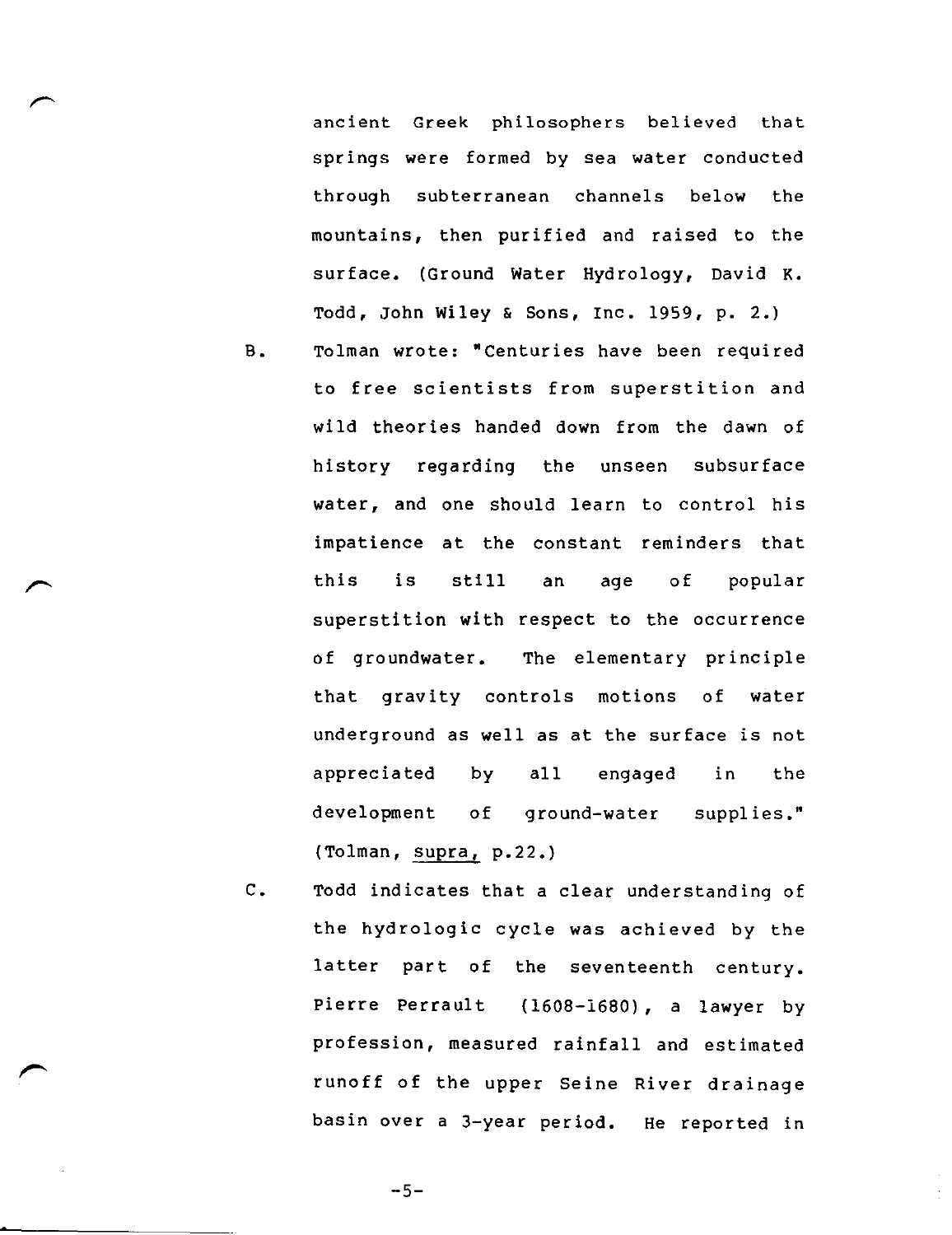1674 that the rainfall on the basin was about six times the quantity of water discharged from the river basin. This demonstrated that the previous beliefs that rainfall was not adequate to supply springs and groundwater was false. This finding was soon confirmed by French physicist Edme. Mariotte through his measurements of the Seine at Paris. Meinzer once stated: "Mariotte...probably deserves more than any other man the distinction of being regarded as the founder of ground-water hydrology, perhaps...of the entire science of hydrology." (Todd, supra, p. 3.)

- D. American contributions to ground-water hydrology began near the end of the nineteenth century. Dr. Meinzer probably heads the list of leading contrioutors to the science of ground-water hydrology through his work with the United States Geological Survey. (Todd, supra, p. 4.)
- IV. Development of Wells and Pumps
	- A. After hand-dug wells, the cable-tool, or percussion, method of drilling is the oldest.

 $-6-$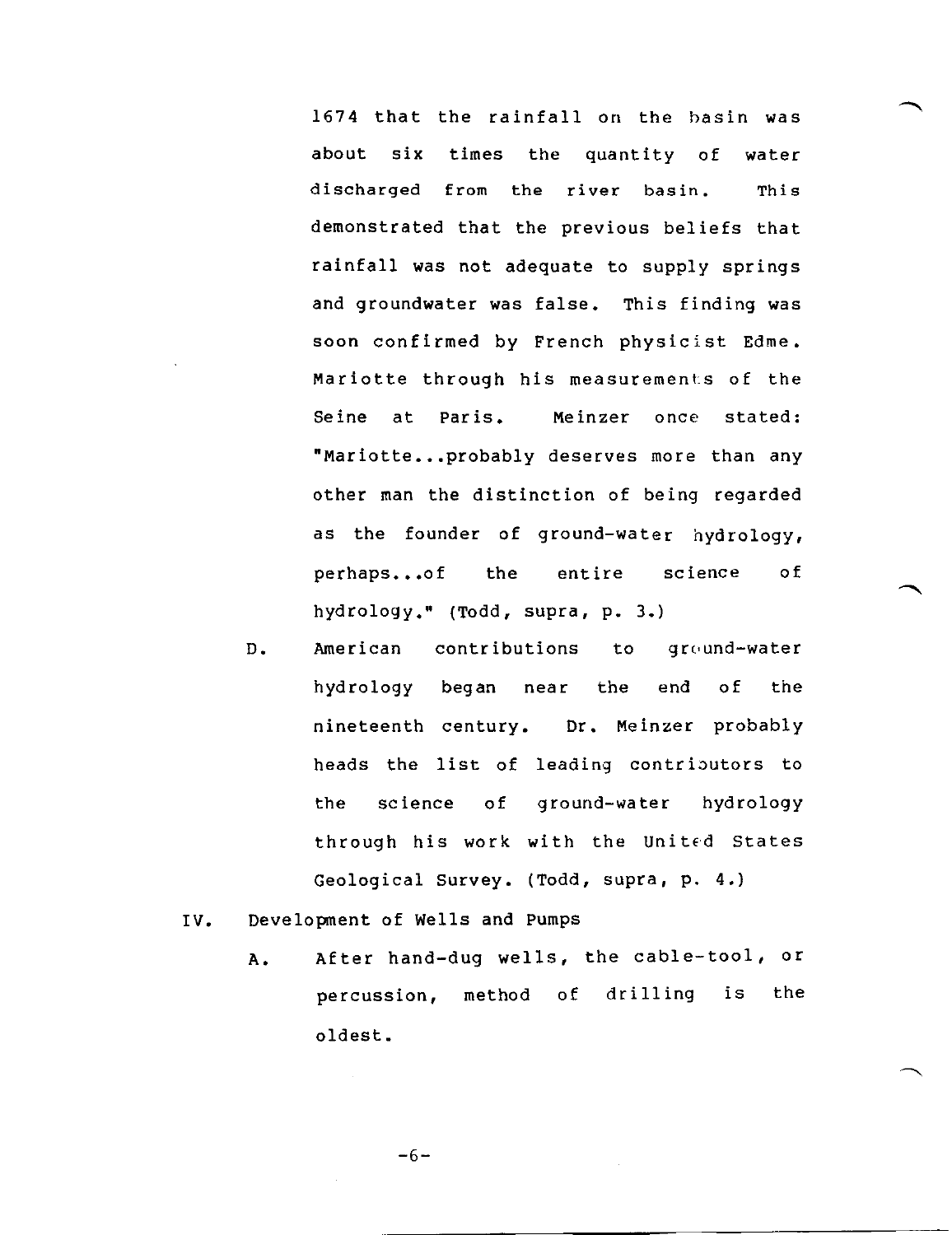- 1. First recorded use of percussion drilling was in China, about 600 B.C., in drilling brine wells up to a few hundred feet in depth. By 1500 A.D., holes were drilled to depths of 2000 feet, probably cased with bamboo. (Water Well Technology, Campbell, M.D., and Lehr, J.H., 1973, p. 42; Tolman, supra, p. 12.)
- 2. Spring poles were used to drill water and brine wells in the United States in the early 19th century. Colonel Drake drilled the first commercial oil well at Titusville, Pennsylvania, in the 1860's using a steam-powered cable tool rig. This became the principal means of well drilling until early in the 20th century. (Campbell and Lehr, supra, p. 42.)
- B. Rotary drilling was used by the Egyptians in quarrying stone for pyramids. (Campbell and Lehr, supra, p. 50.)
	- 1. By 1823 water wells were drilled in Louisiana with boring tools and the cuttings removed by bailing.
	- 2. First reference to drilling with rotating tool equipped with hollow

$$
-7-
$$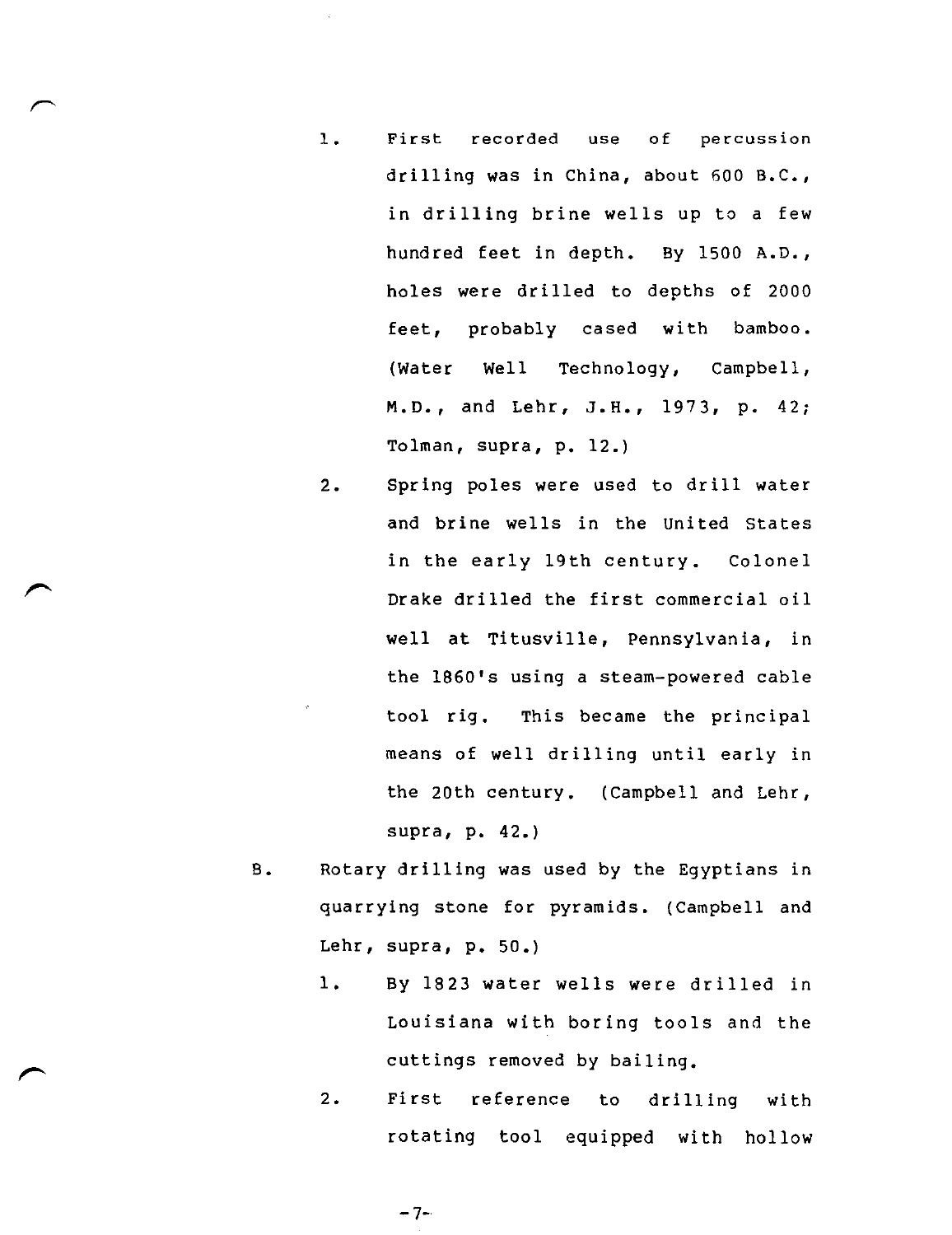drill rods and circulating fluid to remove cuttings was an English patent to Robert Beart in 1844.

- 3. United States patents incorporating the hydraulic rotary principles were issued between 1860 and 1900.
- 4. The rotary drilling method became common at the beginning of the 20th century.
- C. Suction lift centrifugal pumps were in common use by 1890. Used to pump relatively shallow groundwater or to boost water in distribution systems.
- D. The deep well turbine pump was in common use, at least in southern California, by the early 1900's.
- E. When wells in a free groundwater aquifer are pumped the water level lowers as water is extracted from the immediately adjacent water-bearing material, resulting in a cone of depression surrounding the well. Water outside of the cone of depression moves toward the well to replace the groundwater which is moving into the pumping well. Pumping of confined water reduces pressure in the aquifer and results in movement of water toward the well. Reduction of pres-

 $-8-$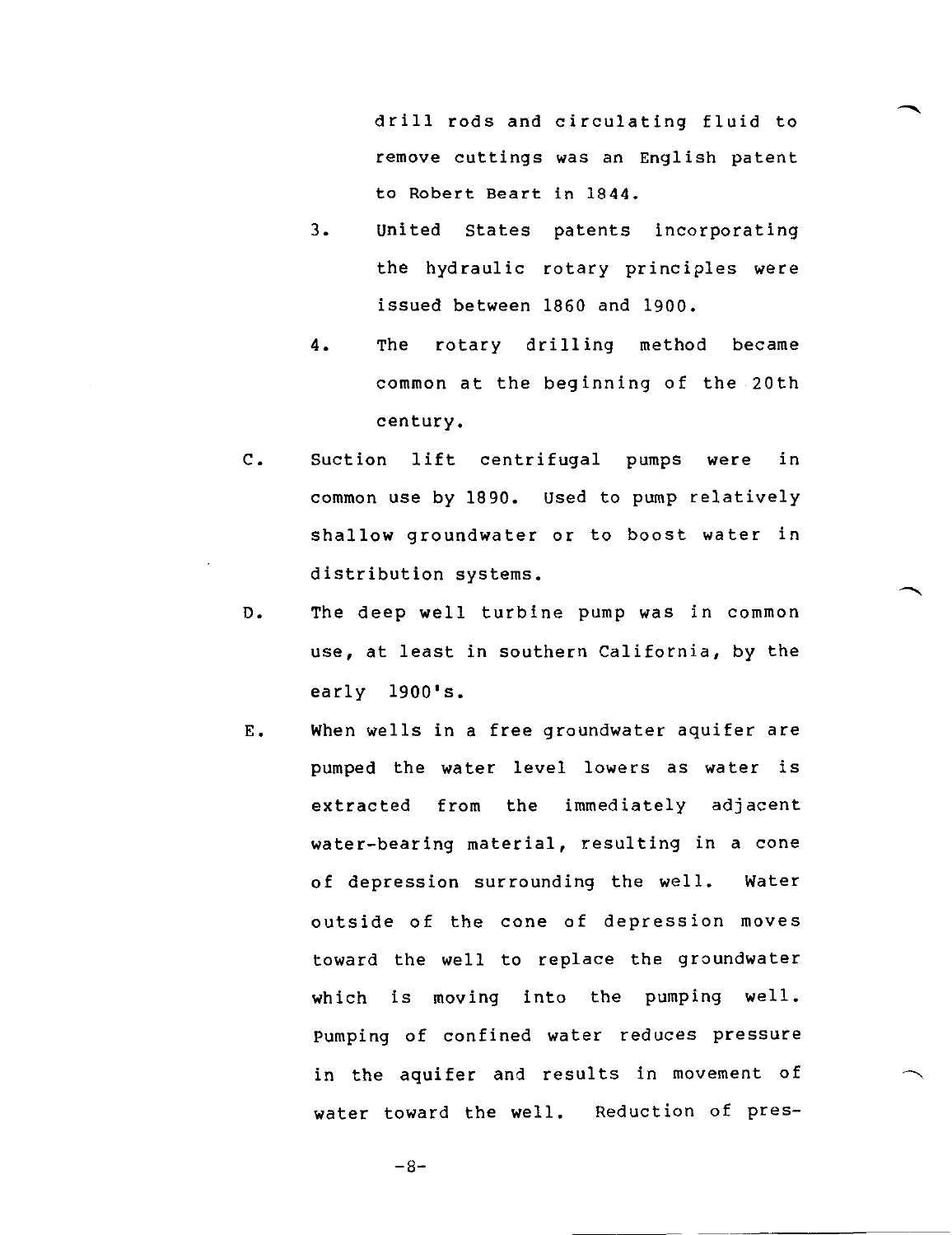sure in the acquifer is reflected by lowering of water levels in non-pumping wells penetrating the confined acquifer. This is called a cone of pressure relief. (See Figures 1 and 2.)

- V. Occurrence of Groundwater.
	- A. The hydrologic cycle. Groundwater is a part of the hydrologic cycle. Surface water evaporates, becomes water vapor and is transported through the atmosphere. It then condenses and precipitates to the earth's surface as rain or snow. Part of this precipitation is returned directly to the atmosphere by evaporation and transpiration from the earth's surface or vegetation, part percolates into and through the soil into the zone of aeration and down to the saturated zone, and part of its becomes surface runoff as diffused water or streamflow. The hydrologic cycle is a continuous process resulting from solar energy. (See Figure 3.)
		- 1. In general, the water added to the groundwater is the precipitation minus evaporation and transpiration losses and minus the water discharged from the area as streamflow.

-9-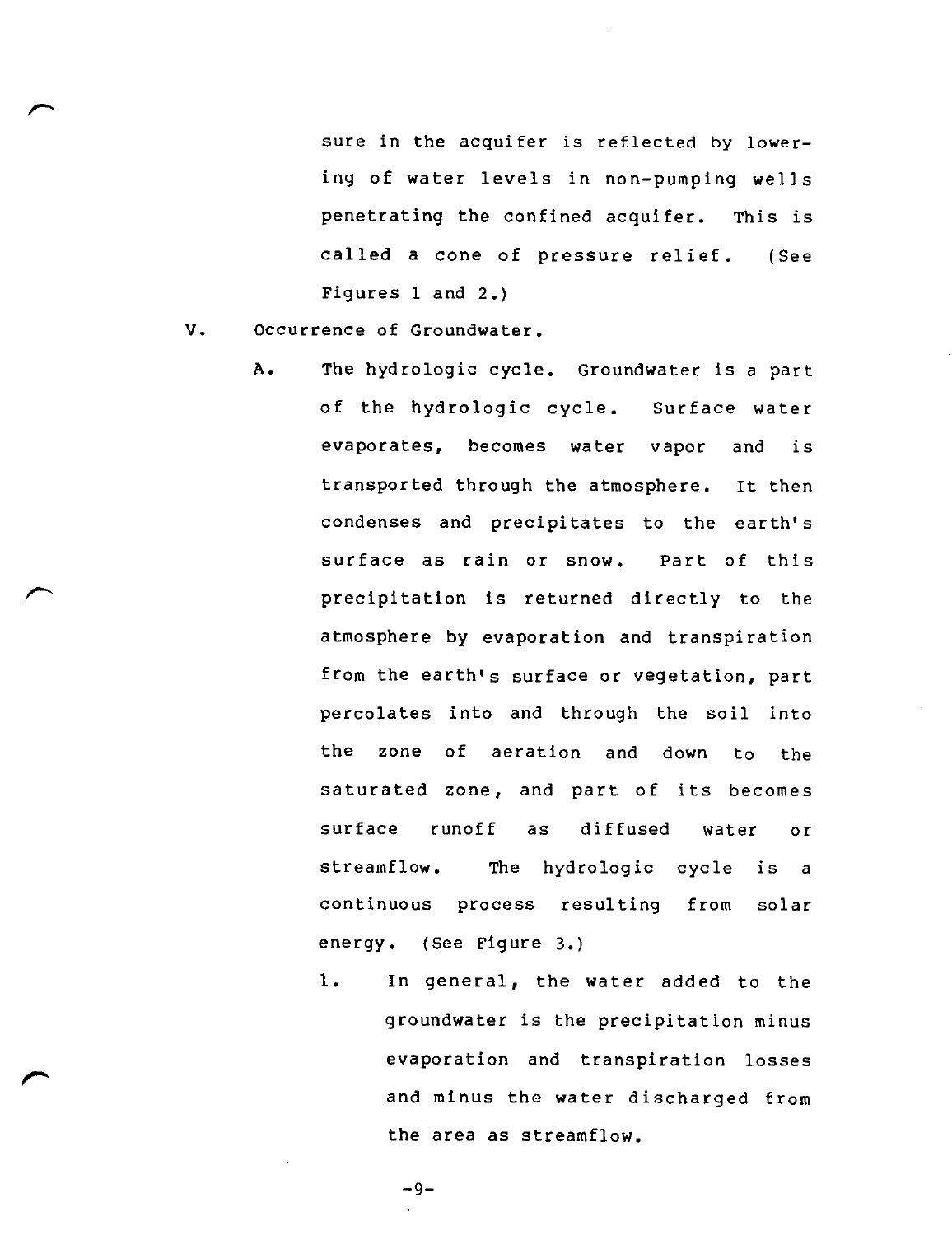- 2. Practically all usable groundwater is derived from the atmosphere. (It is often referred to as meteoric water.) There is other underground water, usually at great depths, which is called juvenile water, or new water. It originates as magmatic or volcanic water and is not significant when compared to meteoric, or atmospheric, water. (Tolman, supra. pp. 27-28.)
- B. Geologic formations that store and convey groundwater to wells or natural springs are called aquifers.
	- 1. Aquifers are generally separated by aquicludes and aquifuges.
		- a. Aquiclude is a formation which will absorb water slowly but will not transmit it fast enough to furnish a significant supply to wells or springs. It will not yield water by gravity but will absorb water up to 50 percent of its volume. Clay is an example.

-10-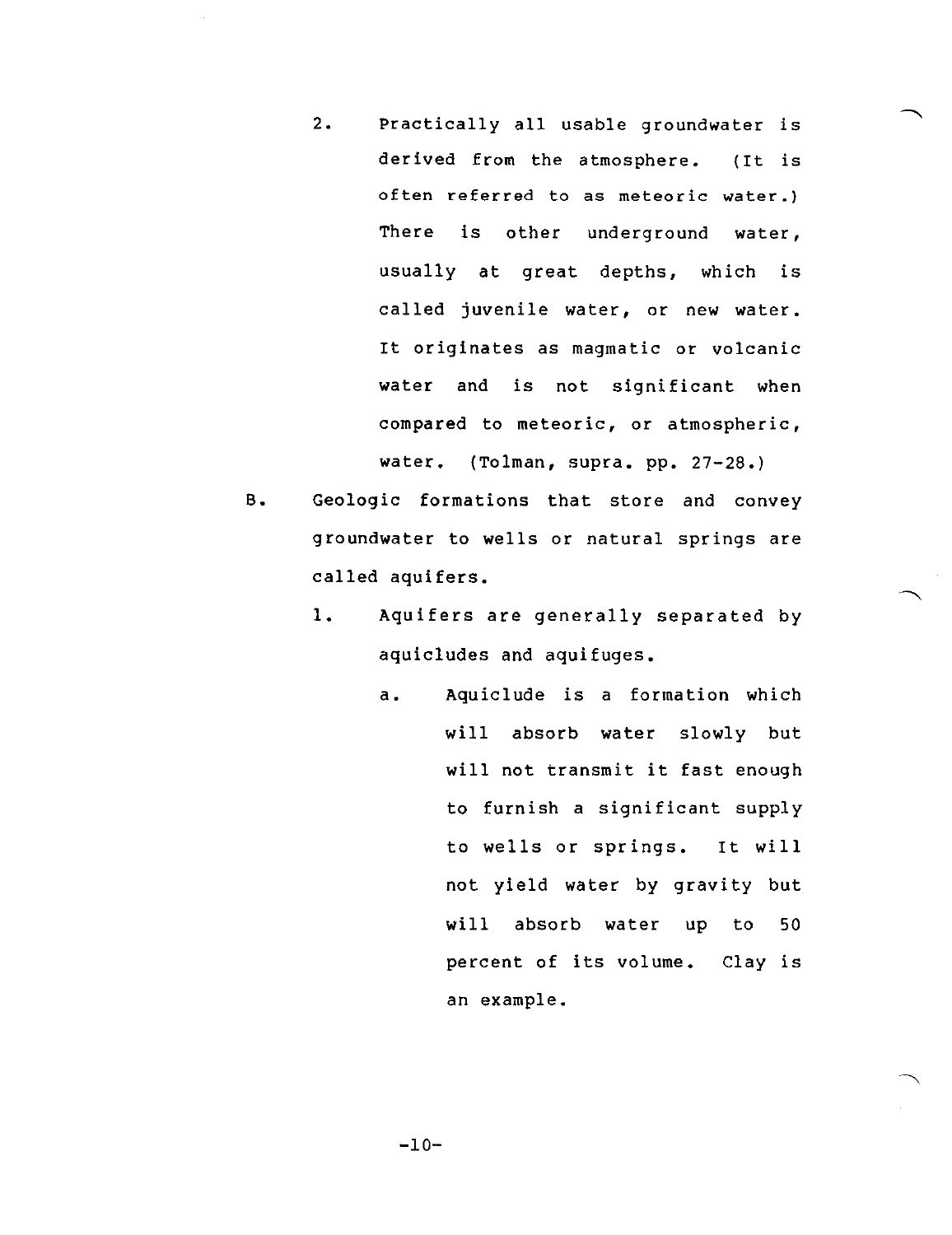- b. Aquifuge is a rock which is impervious to water, such as granite, quarzite and completely cemented sedimentary rocks.
- C. Groundwater occurs in various forms of storage, generally referred to as basins or reservoirs. These can be groundwater (1) underlying the surface of valleys, (2) underlying bolsons (a topographic basin with centripetal drainage), (3) under and immediately adjacent to streams as subsurface flow, (4) in underground streams, or (5) in large regional acquifers such as the Ogallala and Madison formations.
	- 1. Ground-water aquifers can be multilayered with two or more aquifers underlying one another or portions of one another. (See Figure 4.)
	- 2. Ground-water aquifers can be free or confined.
		- a. A free aquifer is defined as water in the zone of saturation down to the first impervious barrier, moving under control of the water table slope (by gravity).

 $-11-$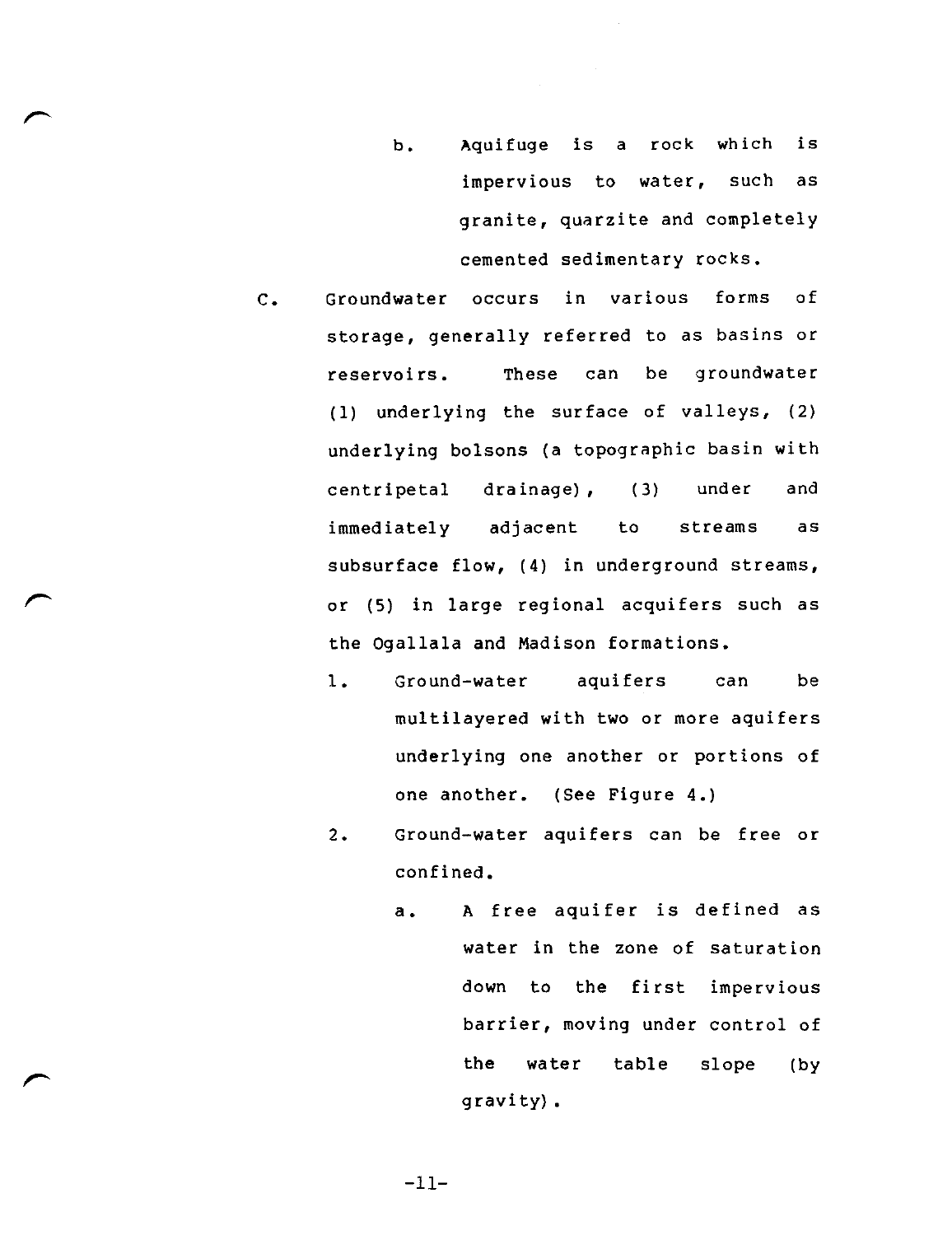b. A confined, or artesian, aquifer is a body of groundwater overlain by material sufficiently impervious to sever free hydraulic connection with overlying groundwater except at the intake or forebay. The static water level stands above the water table. Confined water moves under pressure due to the difference in head between the forebay and discharge areas of the confined aquifer. (See Figure 4.)

- D. We can only estimate how much groundwater is in storage in the many and various aquifers or reservoirs in the United States. Gross estimates have been made. We know that it is a vast amount. We also know that there is a limit to the amount which can be used without causing adverse or undesirable effects.
	- 1. Ground-water reservoirs probably hold several times as much usable water as the combined capacities of all lakes and surface reservoirs, but we do not have enough information to provide a

-12-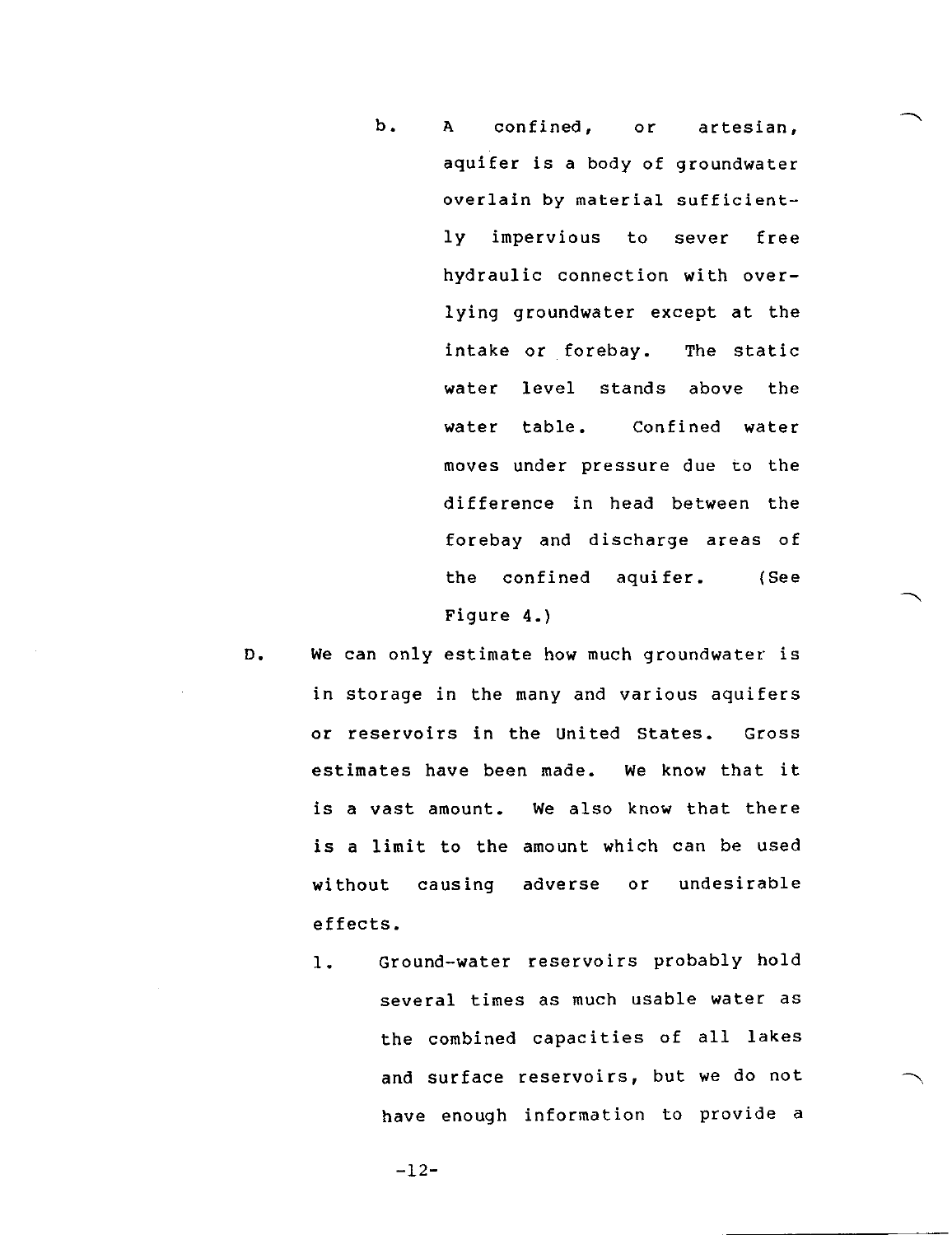reliable estimate as to how much water is in them. (Thomas, Harold E., the Conservation of Ground Water, McGraw-Hill Book Co., 1951.)

2. The Ogallala formation is said to have a storage capacity equivalent to that of Lake Ontario (about 1.327 billion acre-feet). Unforturnately, the Ogallala formation cannot be recharged from the mountain sources which originally supplied it because it has been geologically cut off from those sources for thousands of years. Even precipitation on the 150,000 square miles overlying the Ogallala cannot contribute much recharge because caliche has formed a caprock over much of the water-bearing formation. (You Never Miss the Water Till....The Ogallala Story, Bittinger, M.W. and Green, E.B., Water Resources Publication, Littleton, Colo., 1980.)

# VI. Groundwater Safe Yield and Overdraft.

A. Usually surface water and groundwater are considered together in hydrologic studies because together they comprise the total available water supply to an area.

 $-13-$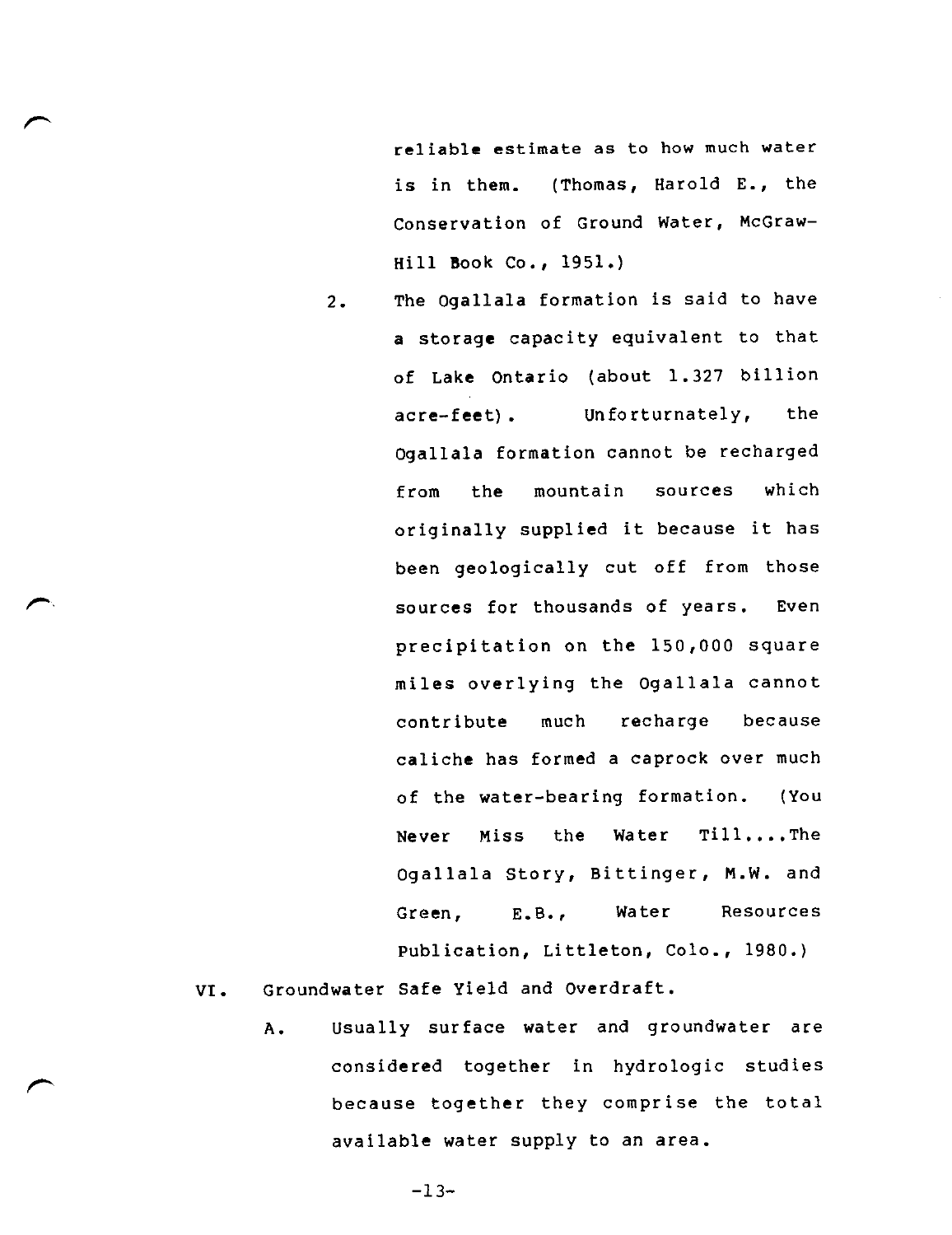Even in areas where all surface water has been appropriated, it must be taken into consideration in the studies to determine safe annual yield or overdraft of the adjacent or underlying groundwater. (Safe yield of a ground-water basin is the average annual amount that can be extracted from a basin, or aquifer, over a long period of years without causing adverse results.) Two common methods of determining safe yield or overdraft are the inventory method and the change in storage method. Frequently they are used together.

B. A base period of water supply should be selected that reasonably represents long-term hydrologic conditions and should include both normal and extreme wet and extreme dry periods of years. The base period should be recent and should cover a period with adequate records of hydrologic data. Both the beginning and end of the base period should be preceded by a series of dry years or a series of wet years so that water in transit within the zone of aeration can be minimized.

> Precipitation, streambed percolation and applied water enter the zone of aeration and

> > -14-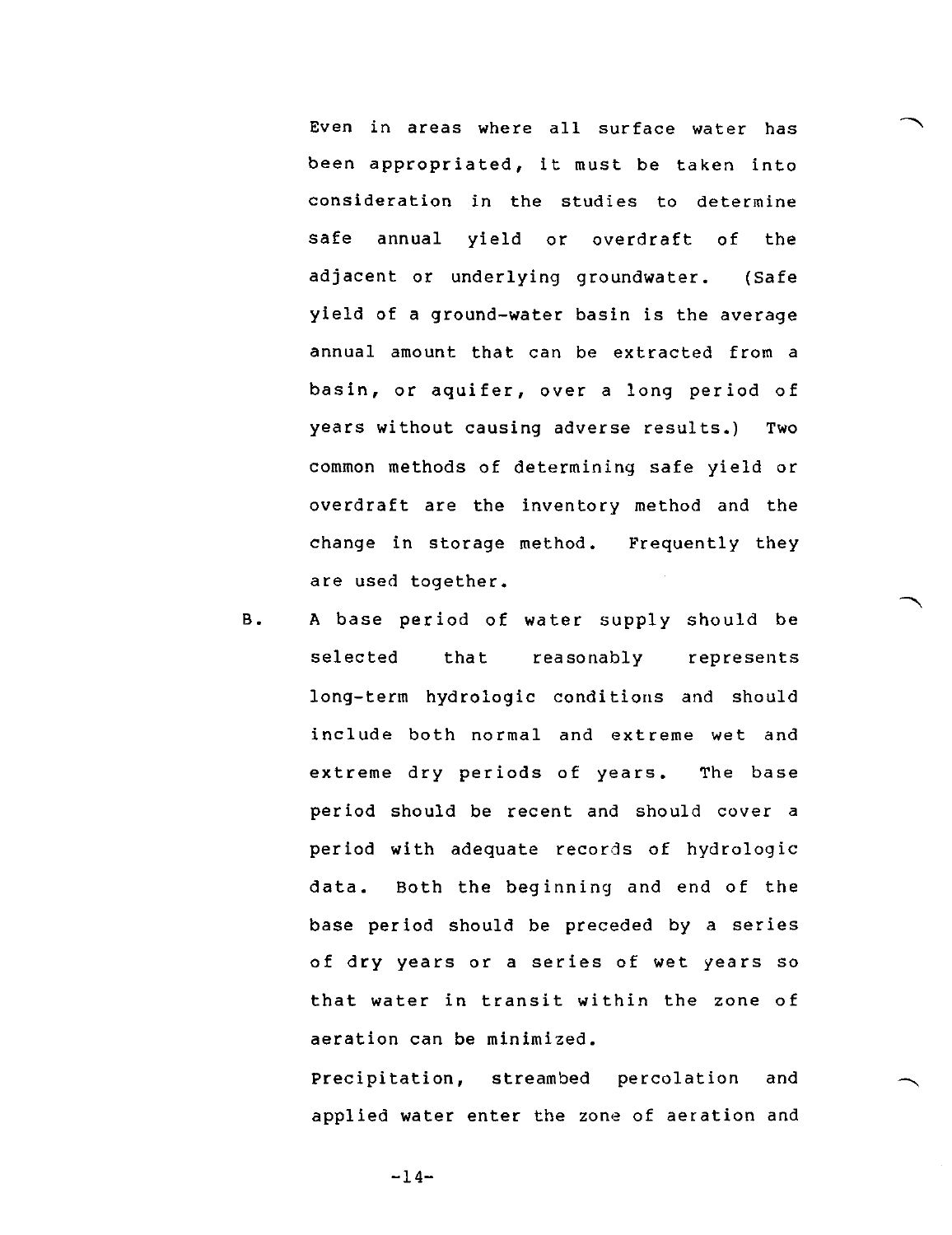move by gravity toward the zone of saturation. Water passes through the upper soils zone and if it is not evaporated or transpired by plants it percolates downward to the zone of saturation and becomes an increment of the ground-water supply.

C. The Inventory Method. All items of water supply and demand (inflow and outflow) are accounted for on a monthly or annual basis, depending upon the availability of historic data and the accuracy sought to be achieved.

1. Inflow items

- a. Subsurface inflow
- b. Percolation of precipitation
- c. Streambed percolation
- d. Artificial recharge
- e. Percolation of delivered water from irrigation, municipal and domestic use, and including wastewater.
- 2. Outflow items
	- a. Pumpage
	- b. Phreatophytes
	- c. Rising water
	- d. Subsurface outflow

 $-15-$ 

 $\sim$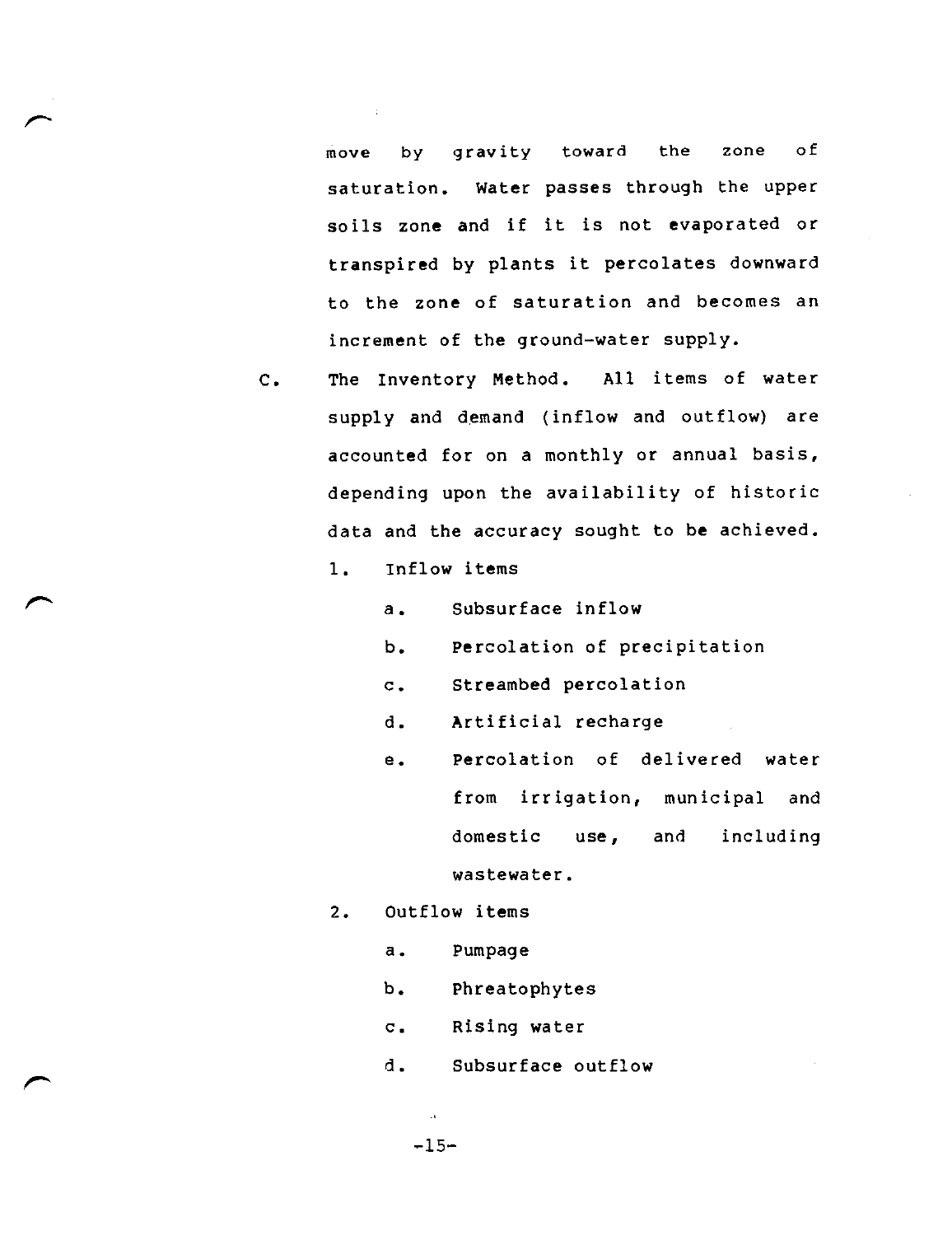- 3. Change in Storage
	- a. Inflow minus outflow equals change in storage
- 4. Mathematical models, operated by digital computers, are now used to make the many calculations required to determine change in ground-water storage by balancing the many items of inflow and outflow.
- D. Change in Storage by the Specific Yield Method
	- 1. Specific yield is the ratio of the volume of water a saturated sediment will yield by gravity drainage to the total volume of the saturated sediment, usually expressed in percent. The specific yield values vary with the type of materials in the aquifer. They are low for clay and consolidated sediments and rocks and high for sand and gravel.
	- 2. Water table elevations are measured and ground-water contour maps prepared to show the change in elevation between the beginning and end of the time period over which change in storage is to be determined.

-16-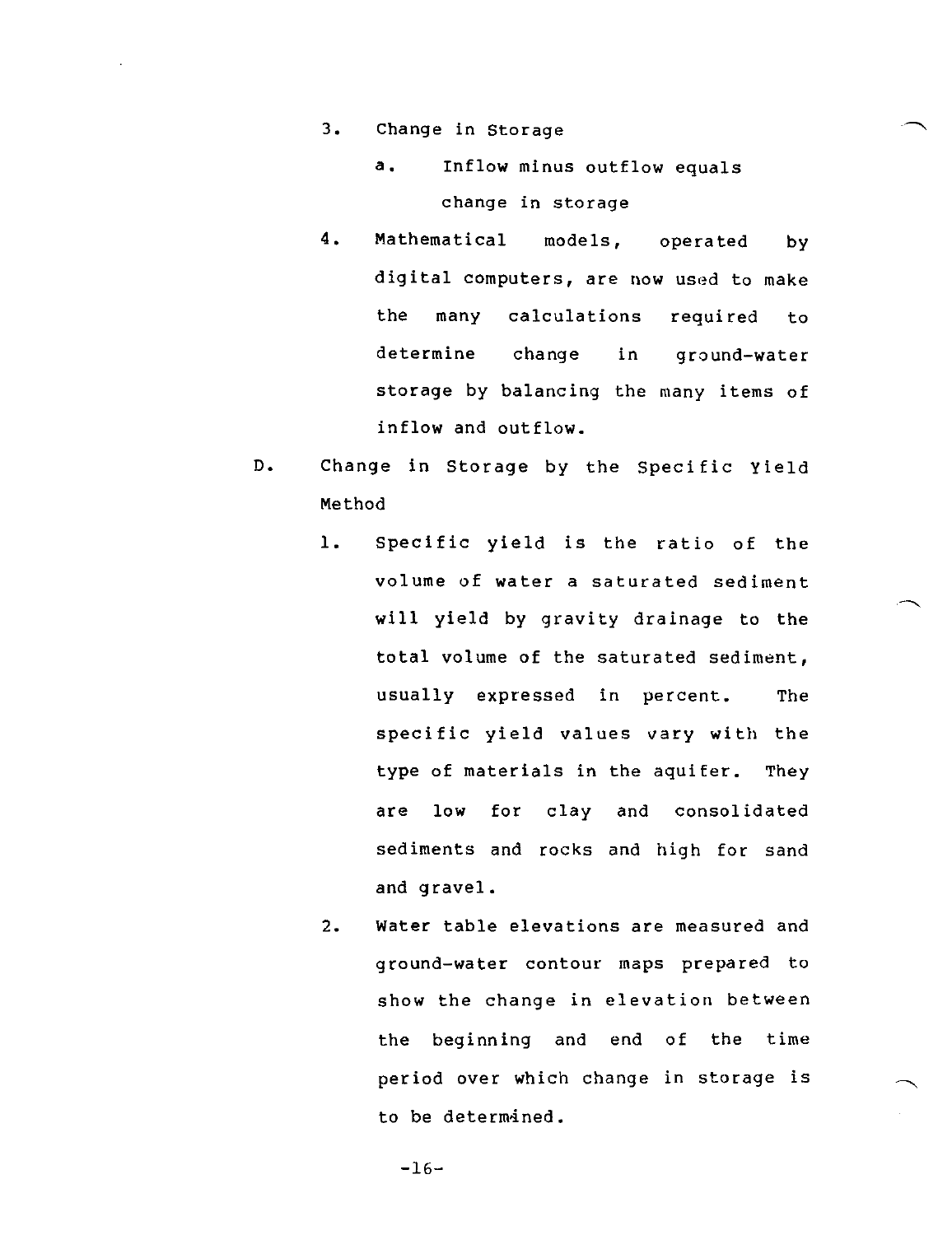- 3. Change in storage is derived by applying the proper specific yield ratio to the volume of change in the water table elevations.
- 4. If the change in storage is negative, an overdraft condition existed on the basis of water supply and use during the base period. If the change in storage was positive, safe yield was not exceeded on the basis of water supply and use during the base period.
- 5. To determine safe yield or overdraft under present conditions, or some future condition, of water use adjustment must be made to reflect the increase or decrease in change in storage due to the change in water use over that which existed during the base period.
- E. What Causes Overdraft?
	- 1. Ordinarily one would say: "Overpumping ground-water from the basin" But it can be other things too.
	- 2. Change in land use. The San Gabriel Basin in southern California was pumped heavily during the 1920's and 1930's to irrigate citrus groves. After World War

 $-17-$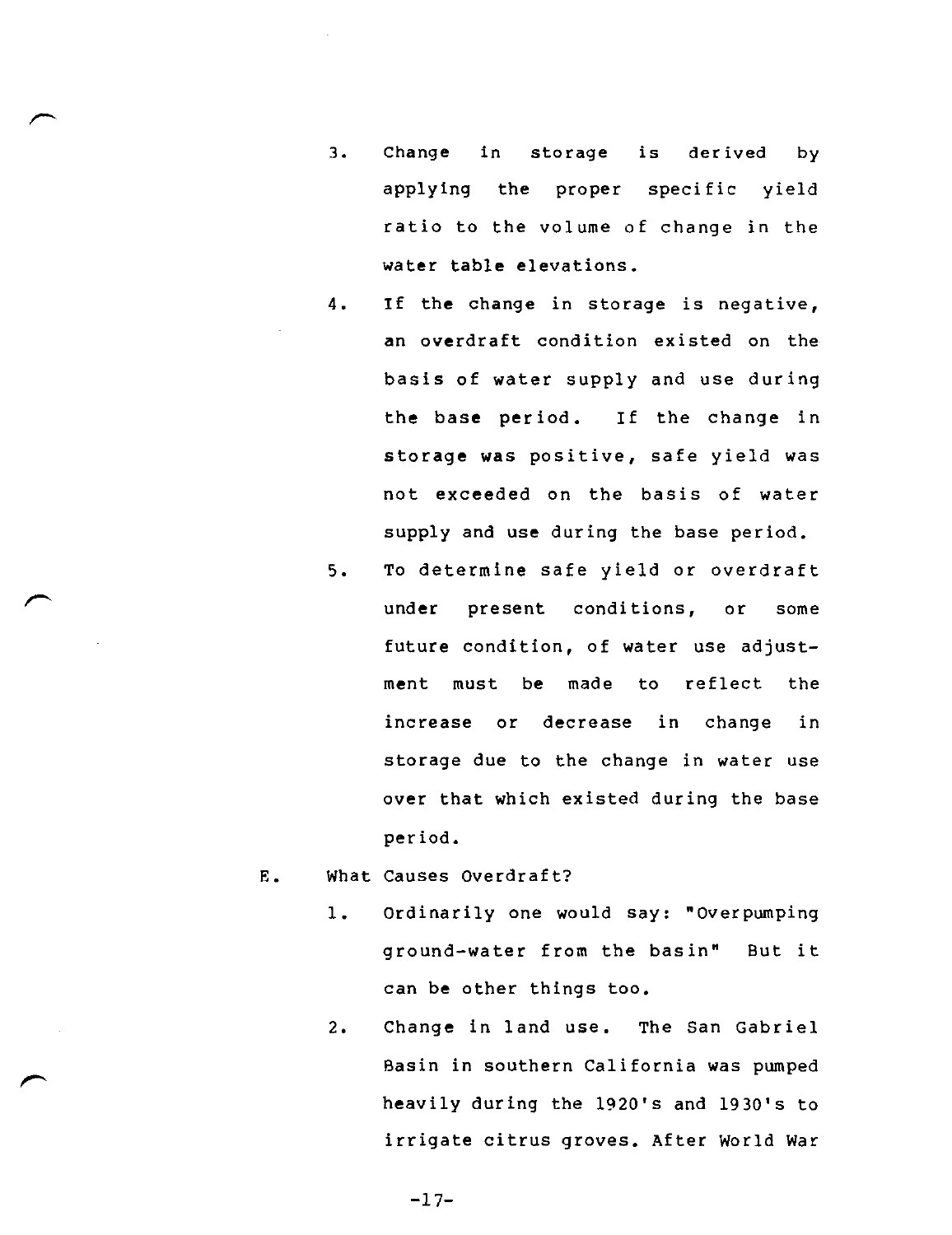IT the area was rapidly urbanized, including the installation of sanitary sewers and the conveyance of the sewage to ocean outfalls. Although annual pumping from the basin after World War II did not exceed the annual pumping before the war, the basin developed overdraft because the return flow from the urban use was exported to the ocean instead of percolating into the basin. Furthermore, urbanization increased valley runoff from precipitation on the valley floor because the former ground surface had been paved over in large part, inhibiting deep percolation of rainfall.

## F. Effects of Overdraft

- 1. Subsidence. This will be discussed later in this course by Mr. Thomas Holzer.
- 2. Greater pumping lifts. As the water table drops as a result of overdraft, pumping lifts become greater. In today's world of high energy costs, this in itself may result in some

-18-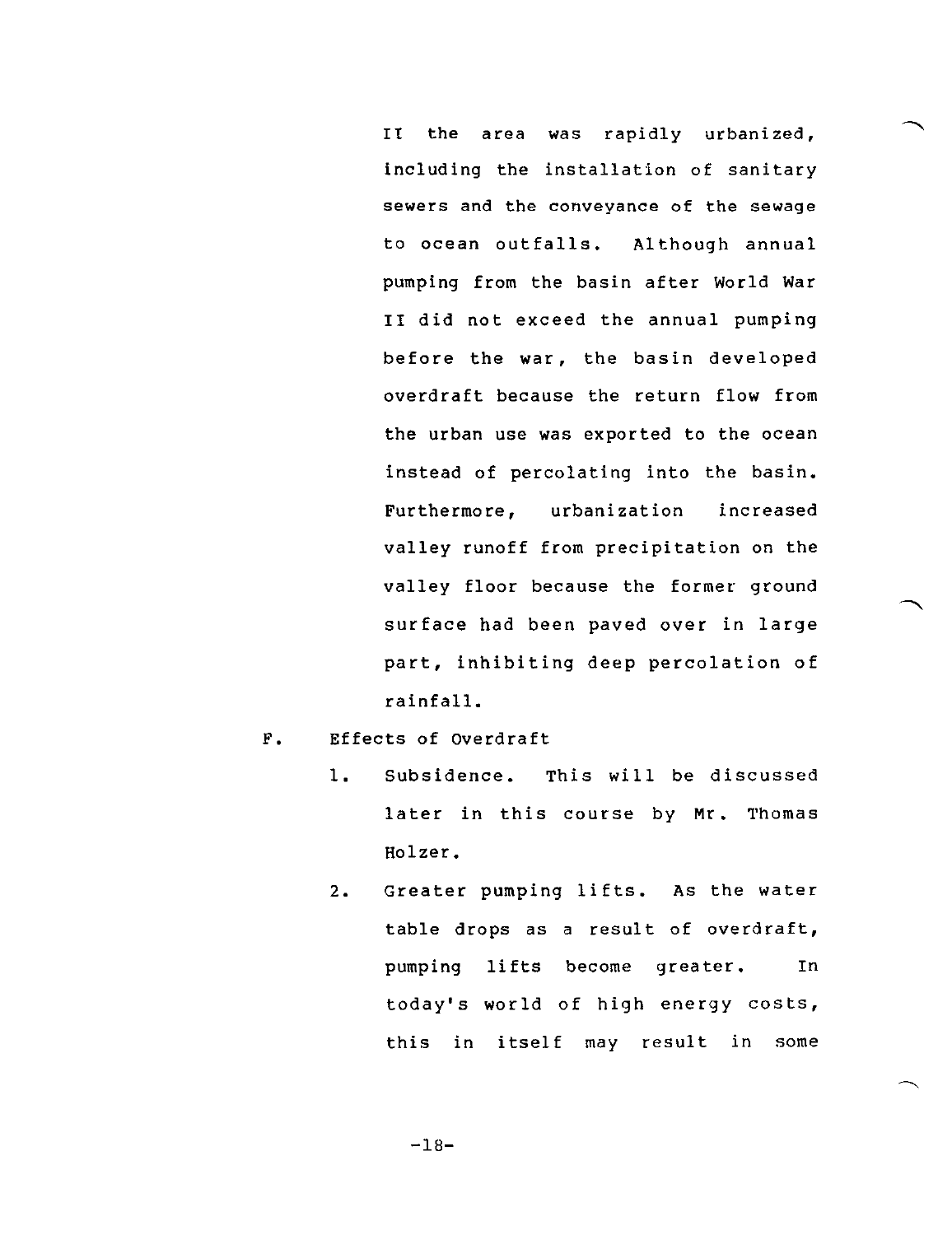constraints on overdraft. Ten years ago energy costs for pumping groundwater were about \$1 to \$2 per acre-foot per 100 feet of lift. Today they are \$6 to \$10 per acre-foot, depending upon the source of the energy. With overdraft, the pumping lifts stay at deeper levels, even if the overdraft is lessened or reduced to safe yield.

Most groundwater serves the function of holding the usable groundwater at reasonable pumping lifts. In San Gabriel Valley, California, for example, about eight-million acre-feet of fresh groundwater supports the water levels in the upper 100 feet of saturated thickness (about 800,000 acre-feet), which is the portion of the basin that fluctuates in levels and has been used to supply the wells.

3. Intrusion of poor quality water. With overdraft, seawater intrusion can occur or poor quality water from other sources can intrude.

 $-19-$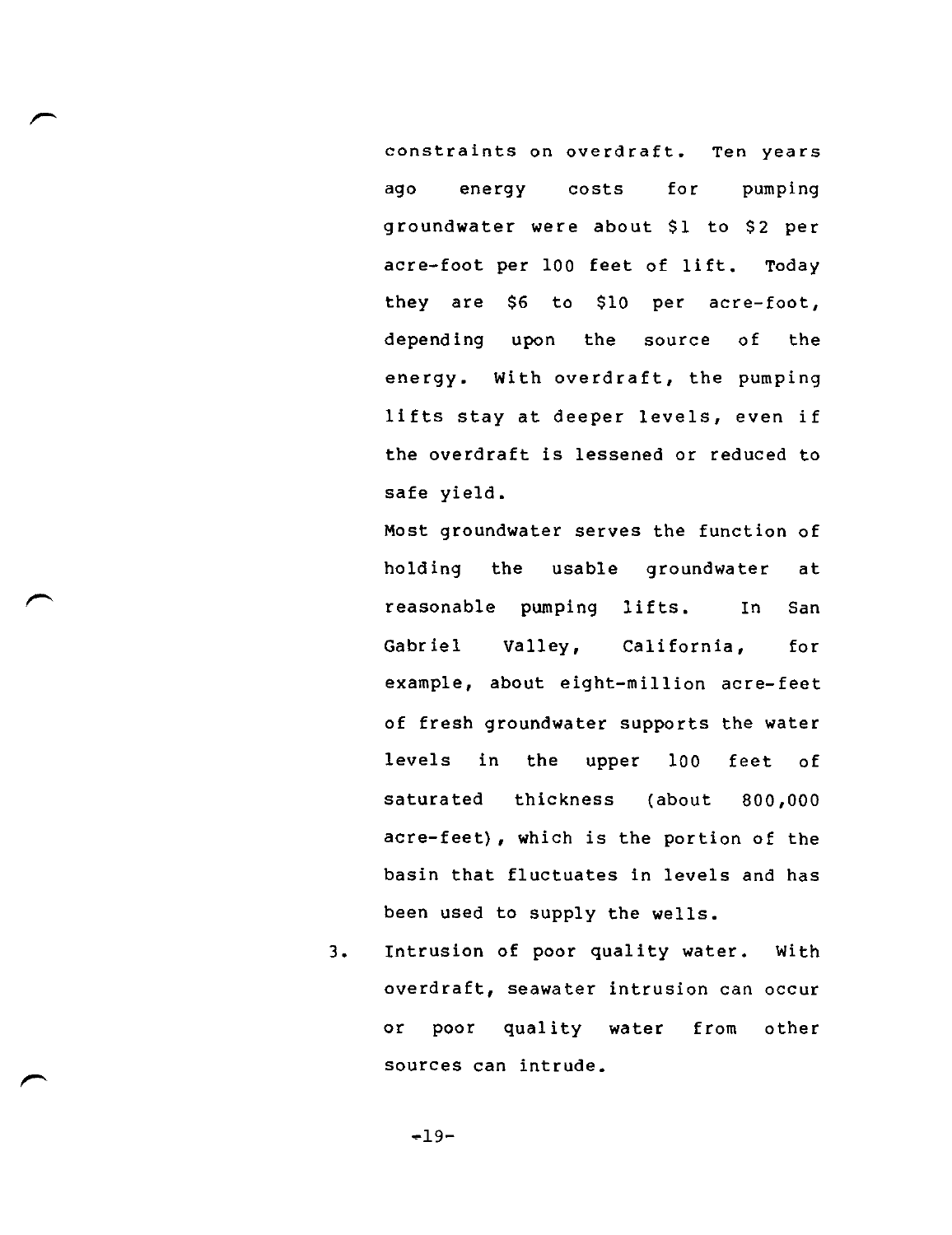- VII. Sources of Ground-water Pollution
	- A. Man-caused Pollution
		- 1. Rainfall flushes man's waste materials from the air, buildings, streets, vegetation and land--including waste materials dumped by man on the earth's surface and buried by man under the surface. These include industrial wastes, agricultural fertilizers and pesticides, and even hospital wastes.
		- 2. Some is discharged directly into surface waters. Some is dumped at legal waste discharge sires. Much is dumped illegally into storm drains, directly onto the ground and at illegal waste sites such as canyons, barrancas, dry creek beds, etc.
		- 3. Before man saw fit to control waste discharge there were all sorts of unregulated dump sites. Old rock and gravel quarries are an example. Many have long since been filled with waste, covered over with earth and the site now developed with housing or otherwise paved over. But the waste is still there, leaching into the groundwater as water from the surface percolates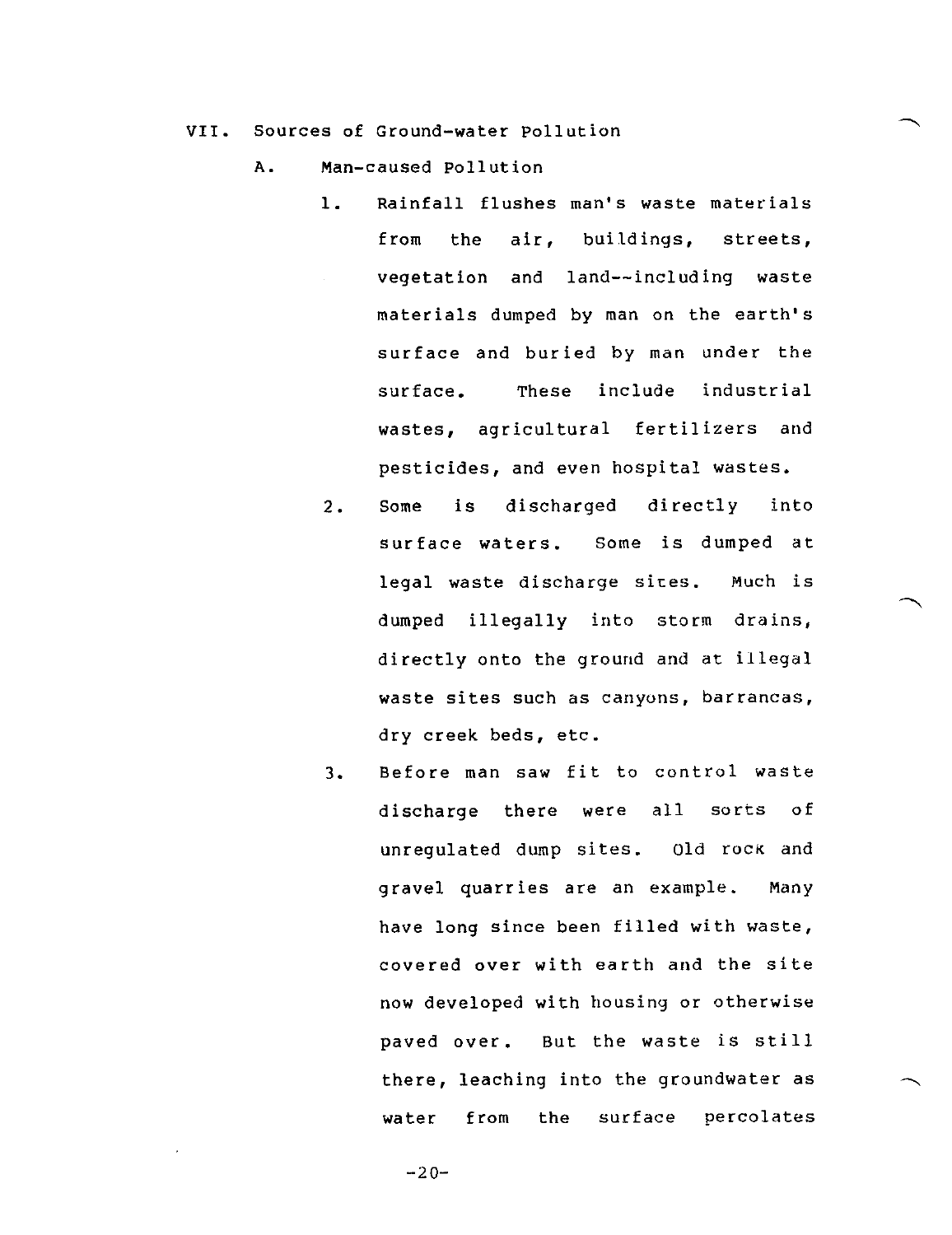downward through it or released to the groundwater as the water table rises up though the waste.

4. Nitrates occur in groundwater and can be harmful to infants under three months of age. It causes methemoglobinemia (blue babies) as a result of the reduction of nitrate to nitrite in the digestive tract and the subsequent absorption of nitrite into the bloodstream. The nitrite will combine with hemoglobin to form methemoglobin, which is incapable of carrying oxygen. A significant methemoglobin level in the bloodstream can result in suffocation.

> Nitrates leach into groundwater from such sources as domestic sewage, agricultural fertilizers and waste disposal sites.

5. Trichloroethylene (TCE) and Perchloroethylene (PCE) have both been declared by the Environmental Protection Agency and various health departments to be cancer-causing carcinogens in drinking water.

 $-21-$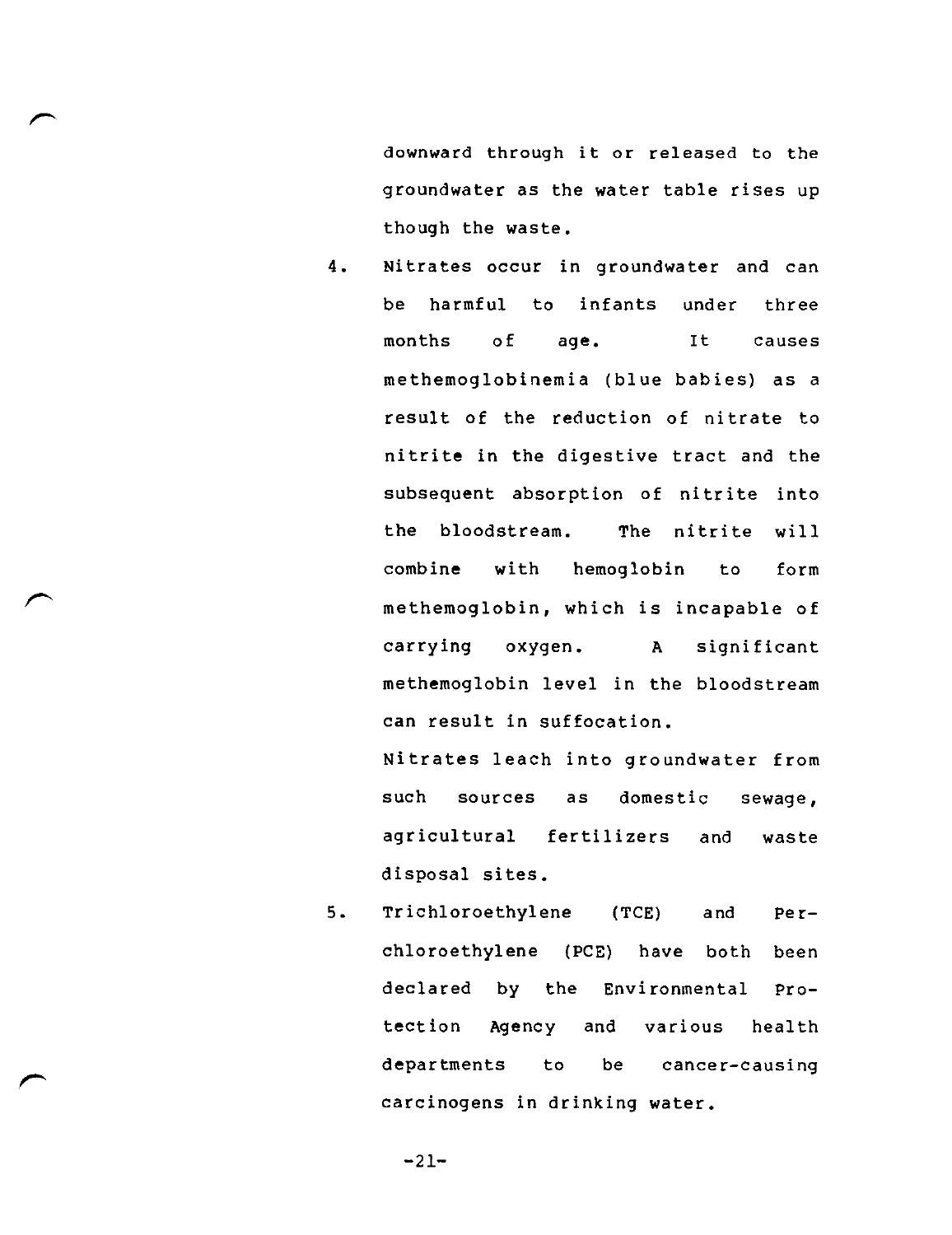- 6. Health departments have established maximum limits on concentrations for general physical, general mineral, inorganic chemical, organic chemical, and radioactive contaminants for drinking water. if they are exceeded, it is sometimes necessary to shutdown wells. At other times, the well source may be blended with other water sources to meet the health standard.
- 7. Today, in addition to monitoring our groundwater sources to assure adequate quantities of water, we must monitor the quality on a regular basis to assure a safe supply--especially in large urban areas dependent upon groundwater.
- B. Natural Sources
	- 1. Seawater Intrusion
		- a. Where aquifers outcrop on the ocean floor, or in submarine canyons, seawater can become a threat to ground-water aquifers. If the ground-water elevation in the forebay to the aquifer drops below sea-level the seawater can form a wedge intruding into the

-22-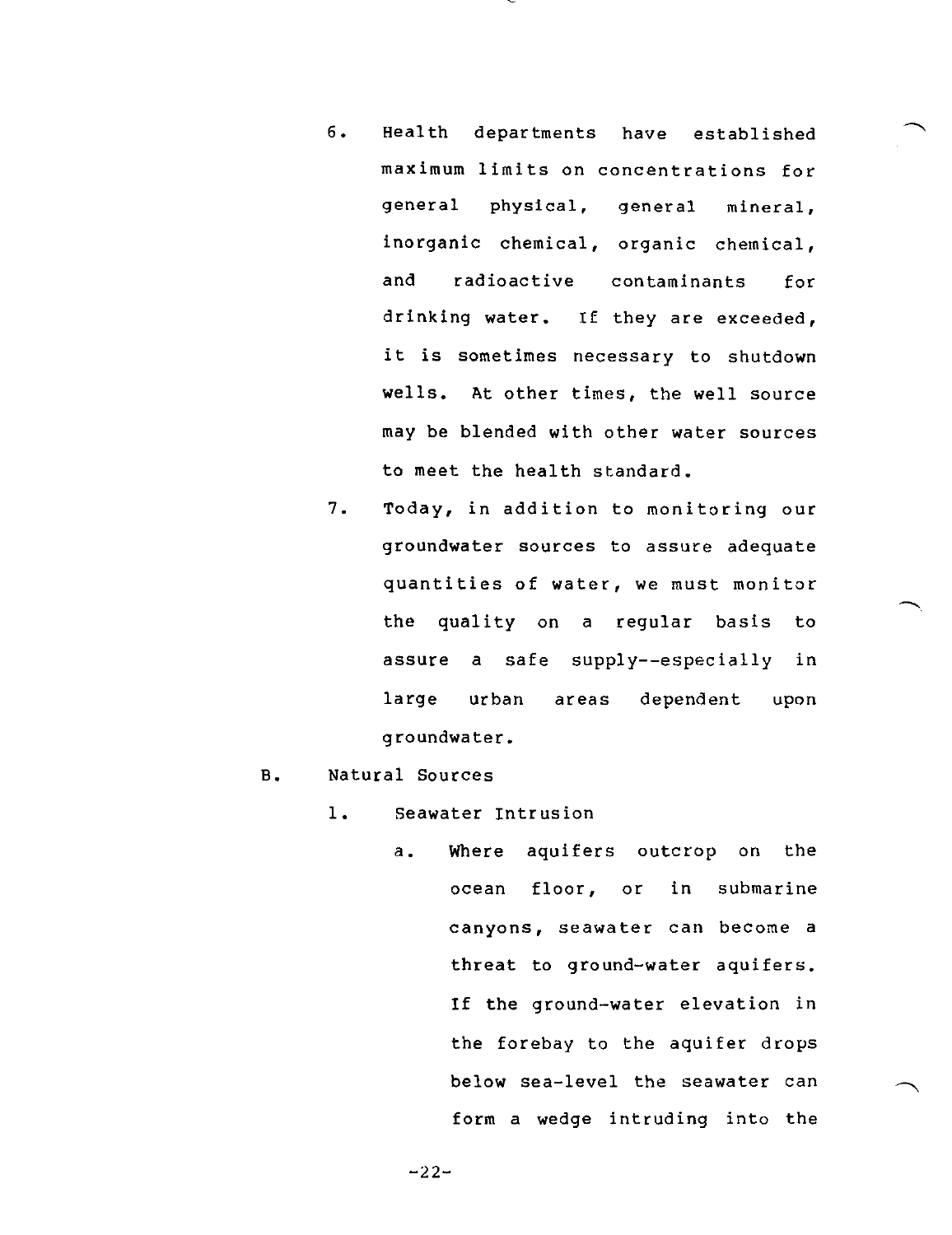aquifer at the interface. The seawater wedge will move in and out depending upon water table fluctuations in the forebay and extractions of water from the aquifer between the forebay and the ocean.

b. Seawater intrusion has occurred along the coast of southern California. Long lines of injection wells have been constructed near the coast to inject fresh water to drive the seawater out and to create a mound of fresh water between the ocean and the inland portion of the aquifer. It is becoming extremely expensive to operate such projects. In addition to the construction costs of the many injection wells and many miles of pipelines, the annual cost of fresh water to supply these projects is increasing at a

 $-23-$ 

 $\epsilon$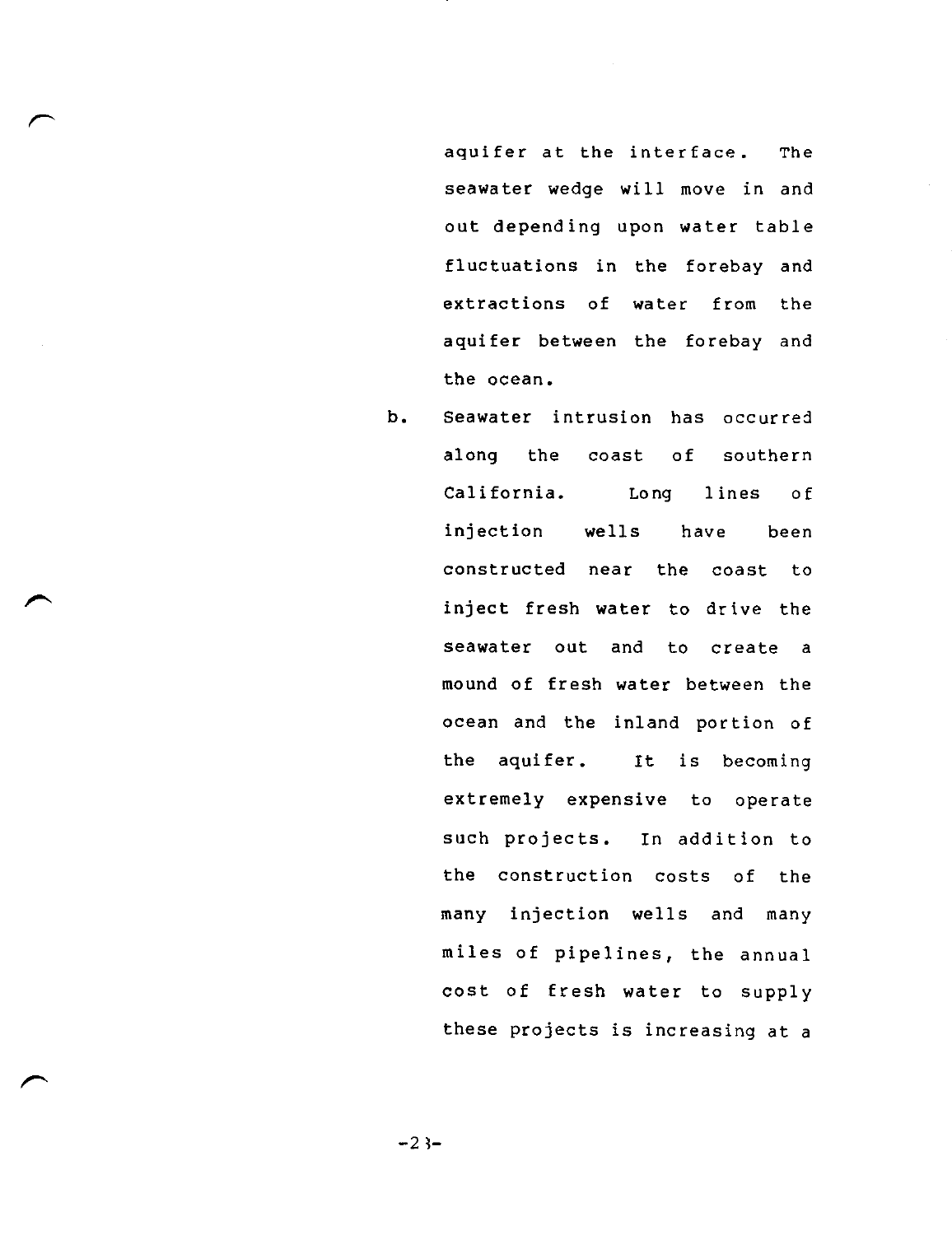rapid rate. The cost of water to supply the projects in Los Angeles County alone will have risen from about \$2.5 million in 1978-79 to about \$5 million in 1983-84.

- 2. Brackish and Saline Water
	- a. In many areas brackish and saline water is found at depth underlying and adjacent to fresh groundwater. Excessive extractions of the fresh water permits the brackish or saline water to intrude.
	- b. Poor quality groundwater adjacent to fresh groundwater at the interface of two or more acquifers can result in degradation in quality of the fresher water due to variations in extractions among the aquifers.
	- c. Poor quality perched groundwater can find its way down to the better quality aquifers through improperly abandoned wells and through the perforations in

 $-24-$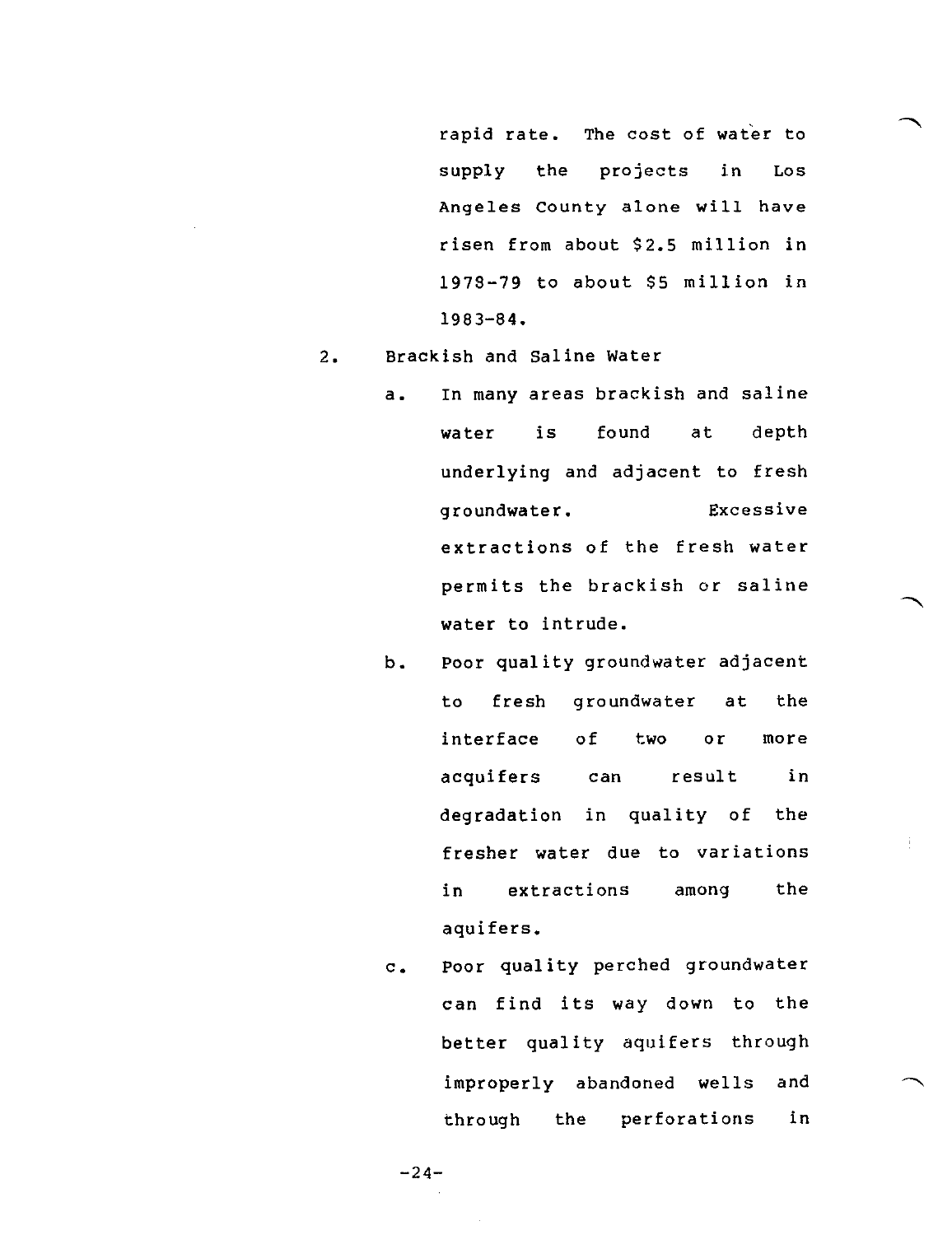casings of wells where the well was not properly sealed through the perched water. This is one reason that municipal wells are required to be sealed to prevent shallow water and surface drainage from entering the well.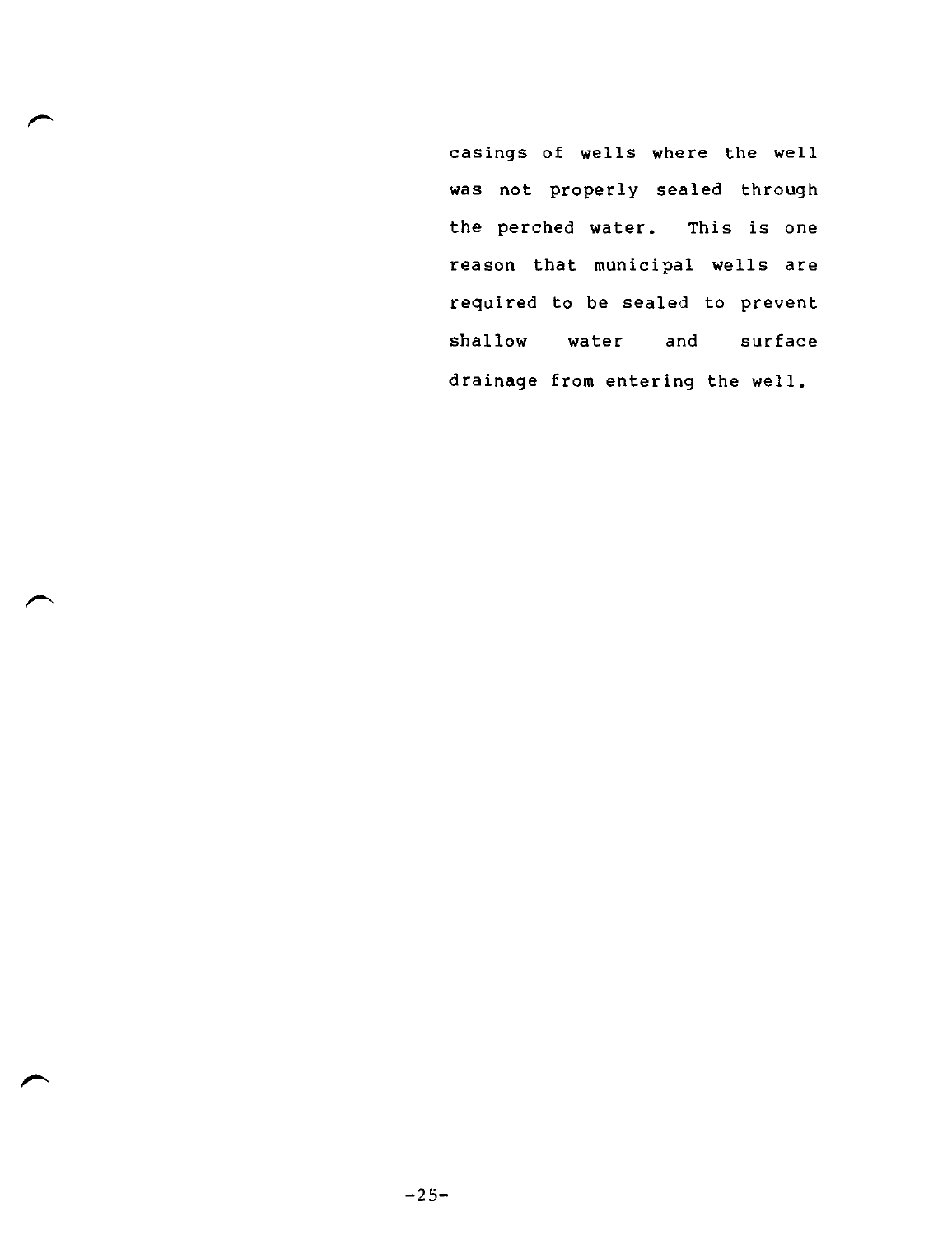

in the simplicity the area of influence is bounded by pumping a water-table well. For simplicity the area of influence is bounded by a circle and the popular term circle of influence is used instead of the preferred term a

#### Ground Water, Tolman, C.F., From:

McGraw-Hill Book Co., 1937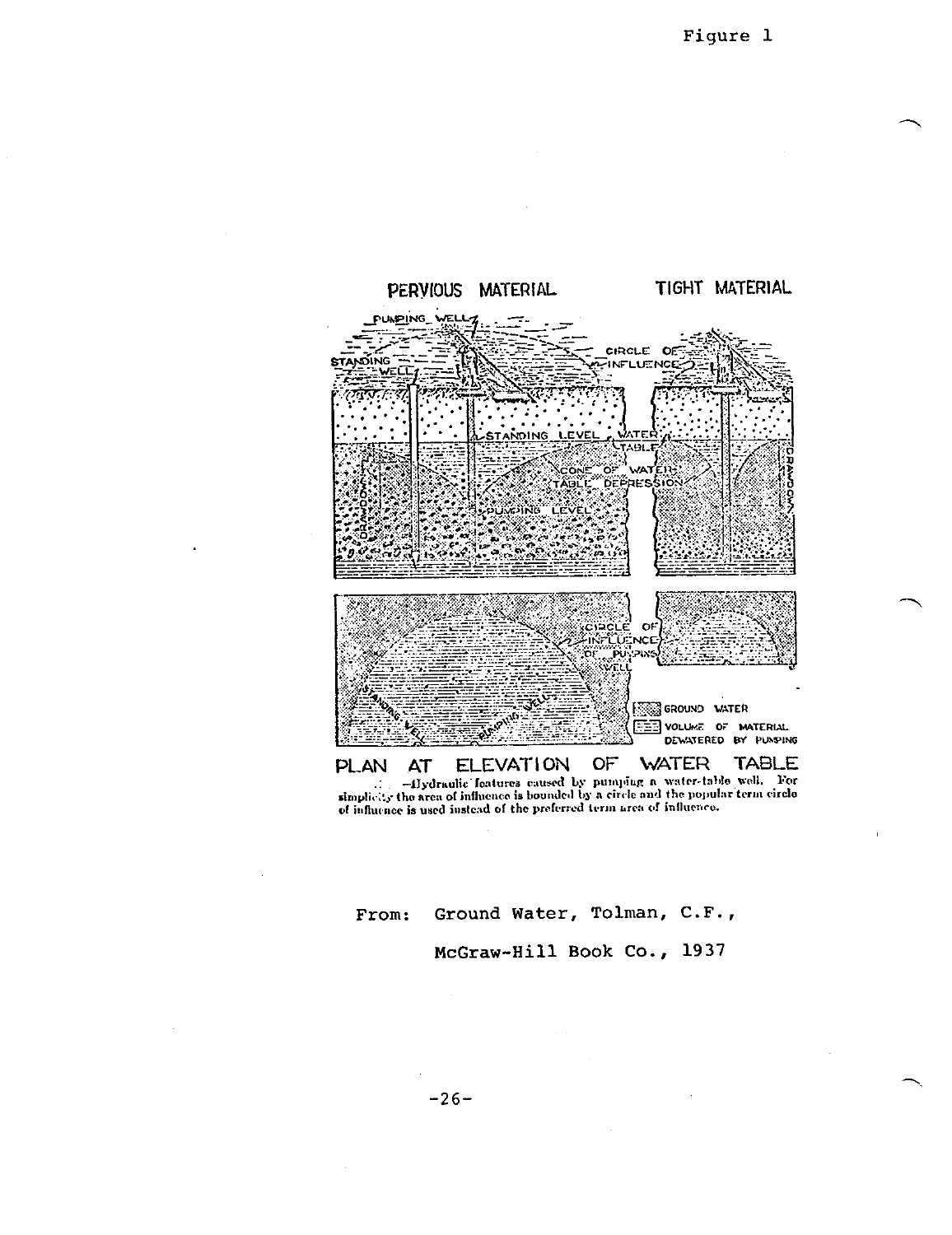

CONFINED GROUND WATER FREE GROUND WATER

. - Hydraulic features caused by surface flow and by pumping of confined-water well. Initial flow (prior to development of cone of pressure relief) shown by light lines above adjusted flow (dark lines).

#### Ground Water, Tolman, C.F., From:

McGraw-Hill Book Co., 1937

 $-27-$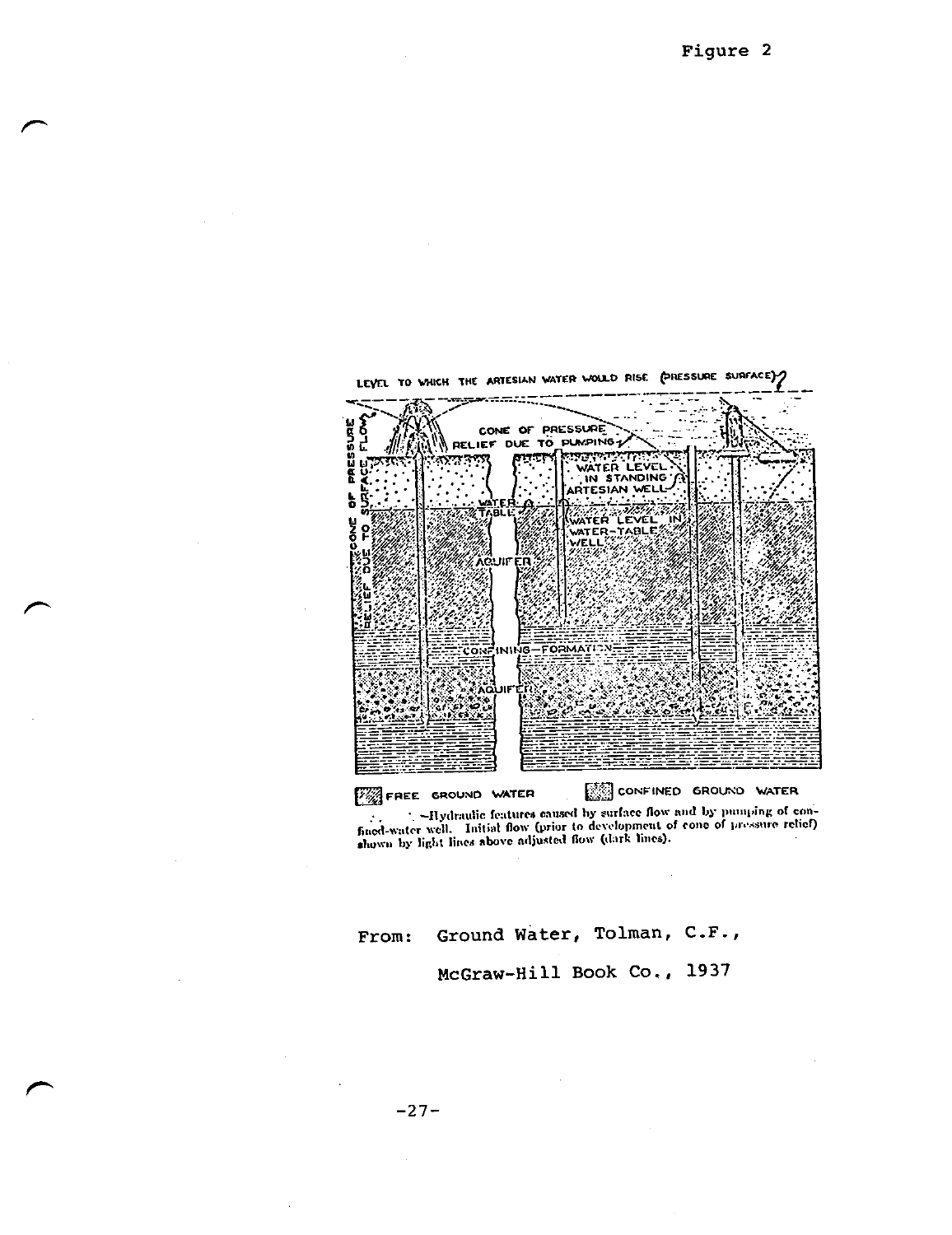